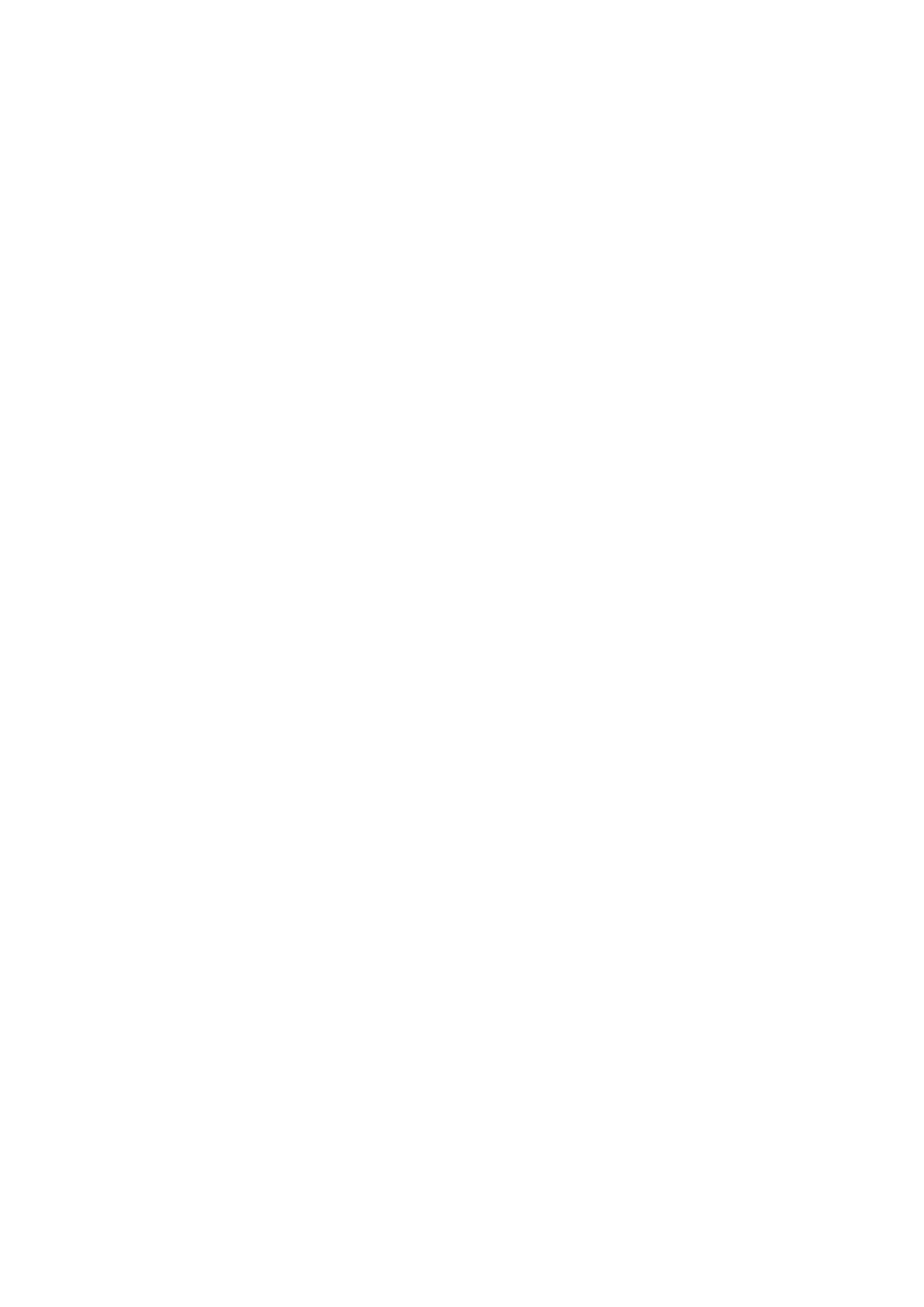**زبان شناخت، پژوهشگاه علوم انساني و مطالعات فرهنگي** دوفصلiاههٔ علمی (مقالهٔ علمی ـ پژوهشی)، سال ۱۳، شمارهٔ ۱، بهار و تابستان ۱۴۰۱، ۲۲۹ ـ ۲۵۶

# **تحليل نحوي انطباق كنائي گسسته و مفعولنمائي افتراقي در وفسي و تاتي شال**

 **\* ايفا شفايي**

**چكيده** 

در اين مقاله به تبيين نحوي نظام حالت و مطابقه در گويشهـاي تـاتي شـال و وفسـي از زبان تاتي ميپردازيم. در گونههاي منتخب انطباق از نوع كنائي گسسته است و توامـان بـا مفعولنمائي افتراقي همراه است. از سوي ديگرتجلي ساختواژي حالـت كنـائي و مفعـولي مشابه است. يكي از رويكردها در تبيين نظام حالت در زبانها نظام حالت دهي وابسته است كه مارانتز (1991) آنرا مطرح كرده است. پرسشي كـه در تحقيـق پـيش رو مطـرح اسـت آن است كه آيا اين نظريه ميتواند انطباق در گونههاي تاتي منتخب را تبيين نمايـد؟ طبـق تحليل نگارنده عامل اصلي گسسته شدن انطباق در گونههاي تاتي ضعيف بودن فاز در فعل سبك (v (زمان گذشته است كه به موجب آن فاعل تحت پـارامتر وابسـته (ب) از مفعـول حالت غيرفاعلي دريافت ميكند و فعل در تمامي بافتها تنها با فاعل در حالـت بـينشـان مطابقه دارد. مفعولهاي معرفه نيز در جايگاه اشتقاقي تحت همان پـارامتر از فاعـل حالـت غيرفاعلي دريافت ميكنند و علت هم آوايي حالت كنائي و مفعولي نيز تثبيت يك پـارامتر مشابه در حالت دهي كنائي و مفعولي است. شيوه گردآوري داده ها به صـورت ميـداني و پرسش از سخنگويان بومي زبان و نيز روش كتابخانه اي بوده است.

**كليدواژهها:** انطباق كنـائي گسسـته، نظريـه حالـتدهـي وابسـته، مفعـولنمـائي افتراقـي، حالتدهي مفعولي، حركت مفعول، زبان تاتي.

\* دكتراي زبانشناسي، پژوهشگاه علوم انساني و مطالعات فرهنگي، تهران، ايران، com.yahoo@ifashafaei تاريخ دريافت: ،1400/10/11 تاريخ پذيرش: 1401/01/21

Copyright © 2018, This is an Open Access article distributed under the terms of the Creative Commons Attribution 4.0 International, which permits others to download this work, share it with others and Adapt the material for any purpose.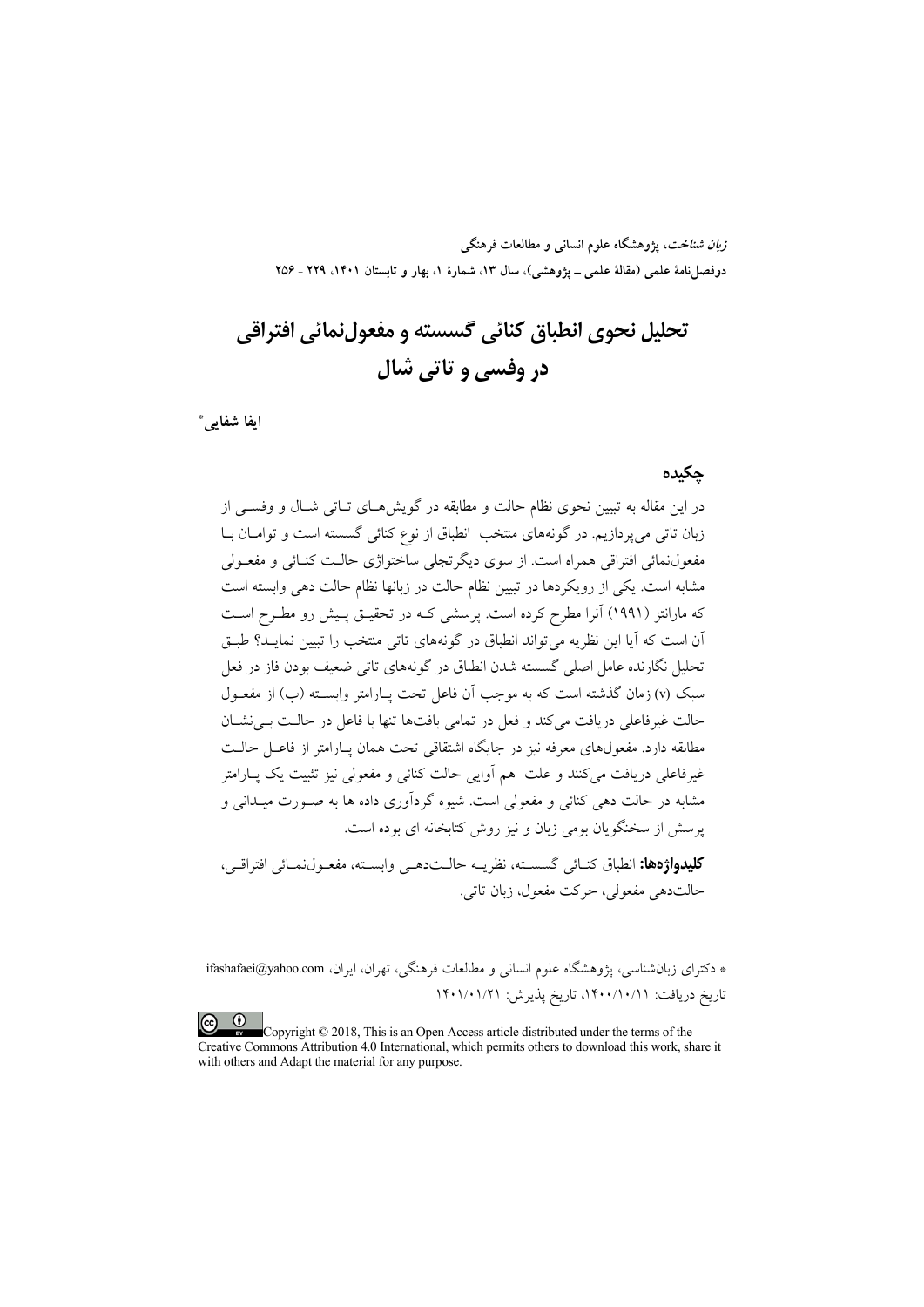### **.1 مقدمه**

زبان تـاتي و گونـههـاي آن از زبـانهـاي شـمال غربـي ايـران هسـتند. اسـتيلو (D .Stilo( (1981:139) زبان تاتي را به چهار گروه اصلي تقسيم ميكند: تاتي شـمالي، تـاتي مركـزي، تاتي جنوبي و تالشي. يارشاطر (1969) تاتي جنوبي را به نه گونه تقسيم ميكند كه شـامل وفسي، شالي، ابـراهيم آبـادي، سـگزآبادي، اشـتهاردي، خـوزنيني، خـوئيني، دانسـفهاتي و اسفروريني است. در تحقيق حاضر گونههاي وفسي و شالي برگزيده شـده اسـت و هـدف اصلي پژوهش بررسي انطباق و پياده سازي يك الگوي نحوي و ميانزباني جديد در مـورد نظام حالت و مطابقه است.

انطباق ( Alignment (يك اصطلاح در برگيرنده ميباشدكه به انواع نظام حالت و مطابقه و نيز تعامل اين دو نظام با يكديگر اشاره دارد. به عبارتي ديگر دو پارامتر اصـلي در تعيـين انطباق يكي نظام حالتدهي موضوعهاي اصلي يعني فاعل و مفعول است و ديگري نحـوه ارجاع به موضوعهاي فعلي است كه معمولا بر روي فعل نمايانده ميشود. كـامري ( 1978) با تمايز نهادن ميان موضـوعهاي فعلـي فاعـل فعـل لازم (S (و فاعـل فعـل متعـدي (A (و مفعول (P)، موضوعهاي اصلي كه در ايجاد تمايز در انطباقها نقش آفرين مي باشـند را (S) (P(,) A (مي داند. بر اين اساس زبانهاي دنيا در يكي يا تركيبي از ردههاي فاعلي-مفعـولي Split-) گسسـته كنـائي ،)Ergative-Absolutive) مطلـق-كنائي ،)Nominative - accusative) Ergative)، سه بخشي (Tripartite)، دويخشي (Bipartite) و خنثي (Neutral) از نظر انطبــاق قرار مي دهد.

گونههـاي وفسـي و شـالي از نظـر انطبـاق در رده كنـائي گسسـته زمـان/نمود محـور (Tense/aspect split ergative alignment) قـرار دارنـد. 'انطبـاق گسسـته زمـان – نمـود' (Tense/Aspect split Alignment) محور يكي از انطباقهاي گسسته رايج در بين زبـانهـاي دنيا از جمله، باسكي (Basque)، زبانهاي قفقازي بويژه زبانهاي خانواده هندوايراني است. در اين نوع انطباق در اثر عامل زمان يا نمود در فعل، نظام كنائي در بخشي از دستور كه در غالب موارد زمان حال يا نمود ناقص است ديده نميشود و فقط در زمان گذشـته و نمـود كامل است كه الگوي كنائي وجود دارد (بيكر :2015 159). ميردهقان و يوسفي (1391) به بررسي حالت و حالت نمائي در گونه وفسي پرداخته اند اما در ايـن مقالـه انطبـاق از نظـر نحوي تبيين نشده است. بيكر و آتلاماز (2014) به تبيين انطباق نسبتا مشابهي با گونـههـاي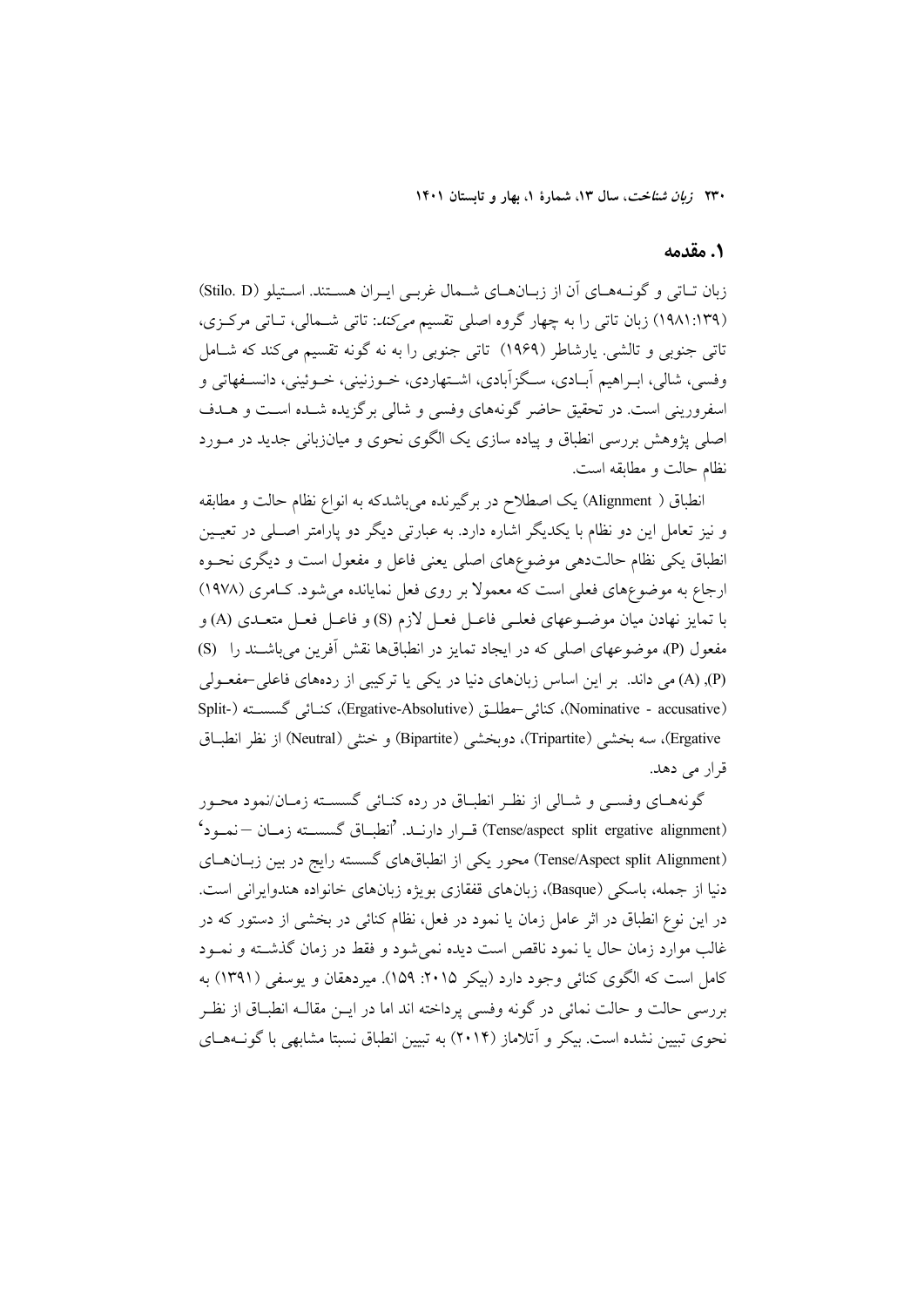تاتي در زبان كردي كرمانجي پرداخته اند، اما تحليل ايشان به دليل تمايز انطبـاق در كـردي كرمانجي براي تاتي شال و وفسي كارآمد نيست. يارشاطر (1969) نيز به بررسي نه گـويش تاتي جنوبي از جمله گونه تاتي شال پرداخته است اما اين تحقيق صـرفا در حـد توصـيف ويژگيهاي آوائي، ساختواژي و جنسيت در گونه مذكور است. استيلو (2004) نيز بر مبناي قصههايي از گونه وفسي توصيفاتي را از اين گويش از جمله ويژگي جنسيت و ويژگيهاي آوائي مطرح كرده است. نگارنده در تحقيق حاضر با بهرهگيري از نظريه حالت دهي وابسته (مـارانتز 1991) ، نظريـه فازهـا (theory Phase) (چامسـكي 2000) و نيـز نظريـه حركـت مفعولهاي معرفه (ديزينگ 1992)، به تبيين حالت دهـي فـاعلي و مفعـولي در گونـههـاي وفسي و شالي ميپردازد.

| $1 - 2 - 3$             | First/second/third person            |
|-------------------------|--------------------------------------|
| A                       | Agent                                |
| ABS/abs                 | <b>Absolutive Case</b>               |
| <b>ACC</b>              | Accusative case                      |
| adi                     | Adjective                            |
| <b>AGR/AGRP</b>         | Agreement / Agreement Phrase         |
| Asp/AspP                | Aspect/Aspect Phrase                 |
| AUX/aux                 | Auxiliary                            |
| C/CP/COMP               | Complementizer/Complementizer Phrase |
| <b>CAUS</b>             | Causative                            |
| CL/Cl/cl                | Clitic                               |
| D/DP                    | Determiner/Determiner Phrase         |
| $\overline{\text{DAT}}$ | Dative Case                          |
| DEF/def                 | Definite                             |
| DET/D/DP                | Determiner/Determiner Phrase         |
| <b>DIR</b>              | Direct Case                          |
| E/ERG/erg               | <b>Ergative Case</b>                 |
| <b>EPP</b>              | <b>Extended Projection Principle</b> |
| F                       | <b>Functional Head</b>               |
| $F/$ Fem                | Feminine                             |
| $F_A$                   | Adjectival Functional head           |
| G                       | Gender                               |
| $\overline{UP}$         | Inflection/Inflectional Phrase       |
| <b>IMPF/IMPRF</b>       | Imperfect aspect                     |
| Indef/indef             | Indefinite                           |
| <b>INF</b>              | Infinitive                           |
| <b>INST</b>             | <b>Instrumental Case</b>             |
| INTRS/intr/-tr          | Intransitive                         |
| <b>KP</b>               | Case Phrase                          |
| LOC                     | Locative marker                      |
| M/MASC/Masc             | Masculine                            |

**فهرست كوته نوشتهها**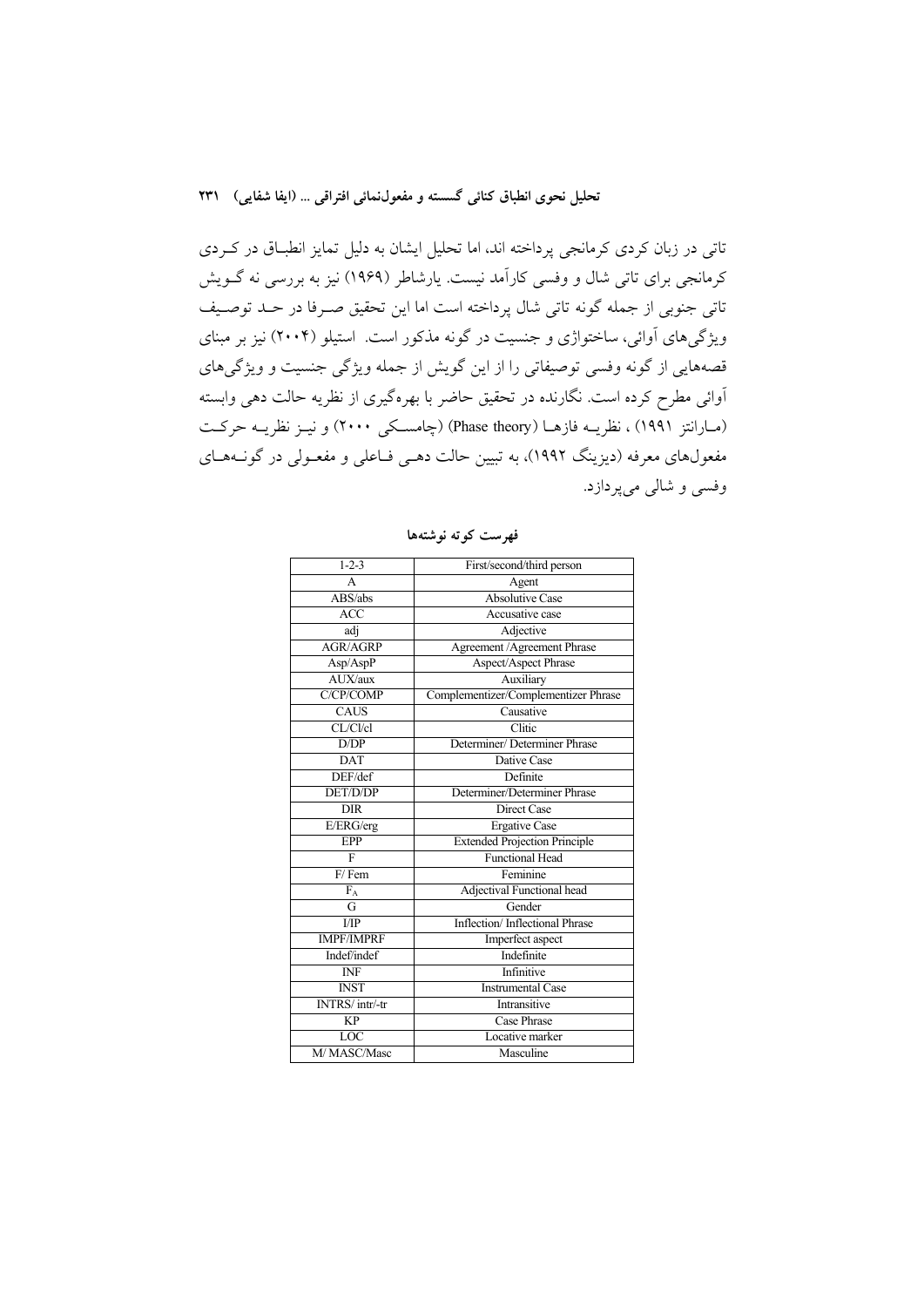| N                 | Number                           |
|-------------------|----------------------------------|
| N/NP              | Noun/Noun Phrase                 |
| Neg/neg/NegP      | Negative/Negative Phrase         |
| $\overline{N}$ OM | Nominative Case                  |
| OBJ/Obj/O         | Object                           |
| <b>OBL</b>        | Oblique Case                     |
| P                 | Person                           |
| P                 | Patient                          |
| P/PP              | Preposition/Prepositional Phrase |
| past              | Past Tense                       |
| Perf/PREF         | Perfective aspect                |
| PL/pl/P           | Plural Number                    |
| pp                | Past participle                  |
| Pres/PRE/PRES     | <b>Present Tense</b>             |
| Prex              | Prefix                           |
| pro               | Pronoun                          |
| PROG/prog         | Progressive Aspect               |
| <b>PRT</b>        | Particle                         |
| SUBJ/Subj/S       | Subject                          |
| SG/sing/sg/s      | Singular Number                  |
| Spec              | Specifier                        |

# **.2 ضرورت نظري تحقيق**

در گونههاي وفسي و شالي انطباق از نوع كنائي گسسـته و همسـو بـا انطبـاقهـاي كنـائي گسسته زمان/نمود محور در زبانهايي مانند هندي است. در ايـن رده از زبـانهـا فاعـل در حالت كنائي فقط در بندهاي متعدي زمان گذشته يا نمود كامل ظاهر ميشود. امـا در سـاير بندها فاعل در حالت بي نشان (case Unmarked (است و در گونههاي منتخب فعل تنها بـا فاعل در حالـت بـي نشـان مطابقـه مـيكنـد امـا بافاعـل كنـائي و مفعولهـا مطابقـه فعلـي ديده نميشود.

تبيين نظام حالت دهي و مطابقه فاعل و مفعول در انطباقهاي كنائي كانوني ( Canonical ergative alignment) و نيـز انطبـاق هـاي كنـائي گسسـته يكـي از معضـلات در دسـتور زايشي است و در ايـن ميـان پديـده مفعـولنمـائي افتراقـي (Differential object marking) دربرخي از زبانها از جمله هندي و نيز گونههاي تـاتي بـر پيچيـدهتـر شـدن ايـن معضـل افزوده است. در پديده مفعولنمائي افتراقي تنها دستهاي از مفعولها حالت نمائي ميشوند اما ساير مفعولها در حالت بينشان هستند و عمدتا معرفگي و جانداري مبناي اين تمايز است.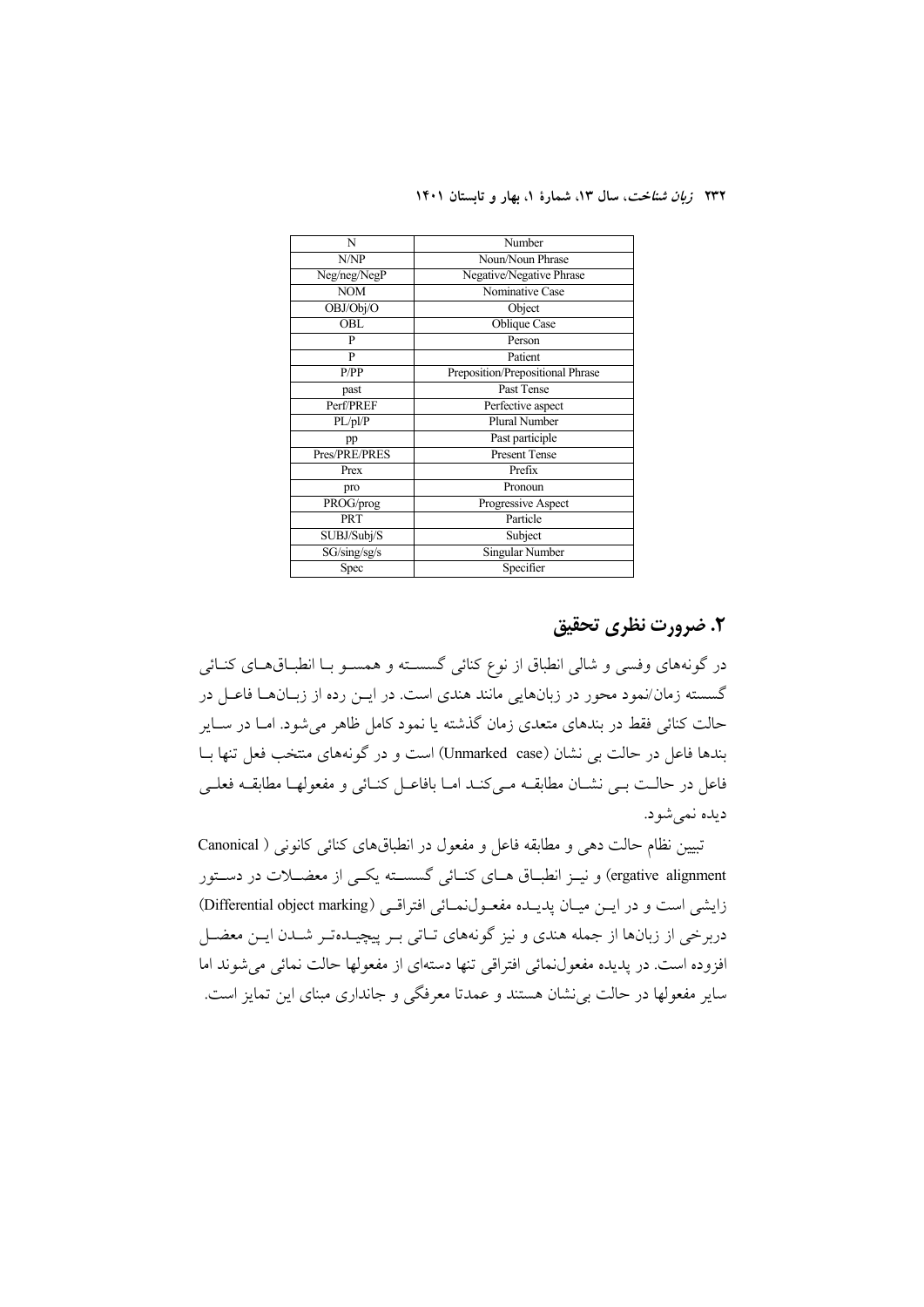مثالهاي (6-1) از گونه شالي و (12-7) از گونه وفسي انطباق كنائي گسسته را در ايـن گونهها نشان ميدهند. در بندهاي زمان حال فاعل در حالت بي نشان است، مفعـول معرفـه در حالت غيرفاعلي (case Oblique)) (2 (و (8)) اما مفعول نكره در حالت بينشـان اسـت ((3) و (9)) و فعل با فاعل مطابقه كامل ميكند. اما در بندهاي زمان گذشته فاعل بنـد لازم در حالت بينشان است و فعـل بـا آن مطابقـه كامـل دارد (( 4) و (10)). لكـن در بنـدهاي متعدي زمان گذشته فاعل در حالت غيرفاعلي است و مطابقه با فعل به صورت پيش فرض سوم شخص مفـرد اسـت. هماننـد بنـدهاي متعـدي در زمـان حـال، در بنـدهاي متعـدي زمان گذشته نيز مفعولنمائي افتراقي ديده ميشـود ((6) و (12)). مثالهـاي ( 5) در شـالي و (8) و (11) در وفسي نشان ميدهد كه حالت كنائي بر روي فاعل متعدي زمان گذشـته بـه صورت نظام مندي مشابه حالت مفعولي در مفعولهاي معرفه است به اين صورت كه هر دو به شكل غيرفاعلي (پسوند i/e (–هستند. همساني حالت كنائي و مفعولي در زبانهاي ايراني شمال غربي كه ويژگي حالت را حفظ كردهاند يك الگوي رايج است (هيگ 2008).

### **Chali**

- 1. æz m-o-mæ
	- $\blacksquare$  I(DIR) asp come- 1sg
	- **ـ**' I come'
- 2. miša alaf-e mi-xer-e
	- **ـ** The ewe (DIR) alaf-OBL asp-eat-3sg
	- **ـ**' The ewe eats the grass'
- 3. miša alaf mi-xar-e
	- **ـ** The ewe (DIR) grass(DIR) asp-eats-3sg
	- **ـ**' The ewe eats grass' (Tahmasebi: 2015: colloquial)
- 4. Mardak b- om- a-
- **ـ** man (DIR) asp- came- 3sgMASC
	- **ـ**' he came'
- 5. Mardak-e ketab-e berxind-esh
	- **ـ** man(OBL) book-OBL bought=3sgCL
	- **ـ** ' the man bought the book' (Tahmasebi)
- 6. Mardak-e ketab berxind-esh
	- **ـ** the man(OBL) book(DIR) bought(=3sg.CL)
	- **ـ** man bought a book

(Tahmasebi)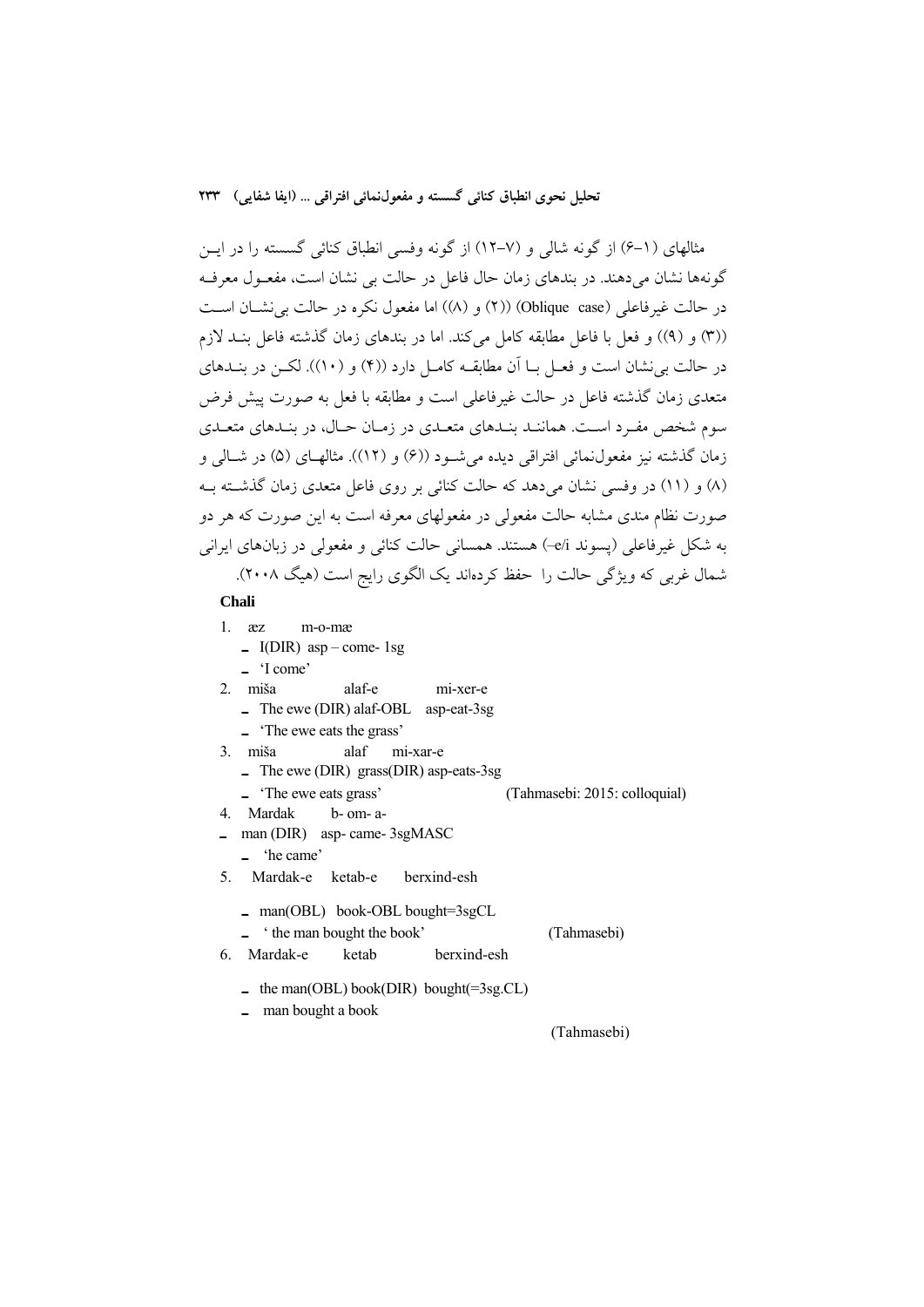#### **Vafsi**

- 7. æz æ-tta-ym **ـ** I asp-come-1sg
	- **ـ**' I come' (Dabirmoghaddam 2013: 507)
- 8. ta in xar-i na- ruš-i
	- **ـ** you(DIR) this donkey-OBL.MASC NEG-sell-2sg
	- **ـ**' Won't you sell this donkey?' (Yoosefi:2012:89)
- 9. az ketab a-hrin-om
	- **ـ** I(DIR) book(DIR) asp-buy-1sg
	- **ـ**' I buy a book' (or 'books'?)
- $\frac{1}{2}$  Tge (Dabirmoghaddam: 2013: 574
- bæ-uy-im
	- **ـ** I(DIR) asp- came-1sg
- $\frac{1}{2}$   $\frac{1}{2}$  Came' (Dabirmoghaddam: 2013:570)
- kærg-a bæ-værdæ
	- **ـ** fox OBL-MASC hen-OBL.FEM asp-brought
	- **ـ**' The Fox brought the hen'
	-

### 12. tæmen ketab(=om) hada

- **ـ** I(OBL) book(=1sg.cl) gave
- **ـ** I gave a book(Yoosefi:2012: Colloquial)
	-

(Yoosefi: 2012:90)

در ميان نظريههاي مطرح در حوزه نظام حالت و مطابقـه، نظريـة حالـت دهـي وابسـته (مارانتز 1991) تنها نظريه اي است كه تبييني متقارن از حالـتدهـي كنـائي و حالـتدهـي مفعولي در زبانها ارائه مـيدهـد و توسـط زبانشناسـان (بيكـر وينوكـوروا ،2010 بيكـر و آتلاماز ،2014 بيكر 2015) در تبيين انطباقهاي كنائي، كنائي گسسته و مفعولنمائي افتراقي به كار گرفته شده است. پرسشي كه در تحقيق پيش رو مطرح است اين است كـه آيـا ايـن نظريه ميتواند انطباق را در گونههاي تاتي منتخـب كـه هـر دو پديـده كنـائي گسسـته و مفعولنمائي افتراقي توآمان وجود دارد تبيين نمايد؟

بيكر (2015) در چارچوب اين نظريه به تبيـين نظـام حالـتدهـي در زبـان نزپرسـي (NezPerce (مي پردازد. در اين زبان حالـت دهـي كنـائي و مفعـولنمـائي افتراقـي توامـان ديده ميشود و نوعي همبستگي ميان حالت كنائي و حالت مفعـولي وجـود دارد، بـه ايـن صورت كه فاعل تنها زماني در حالت كنائي است كه مفعول معرفه/مشخص باشد. در واقع در اين زبان حالت دهي كنائي و حالت دهـي مفعـولي بـه يكـديگر وابسـته هسـتند. بيكـر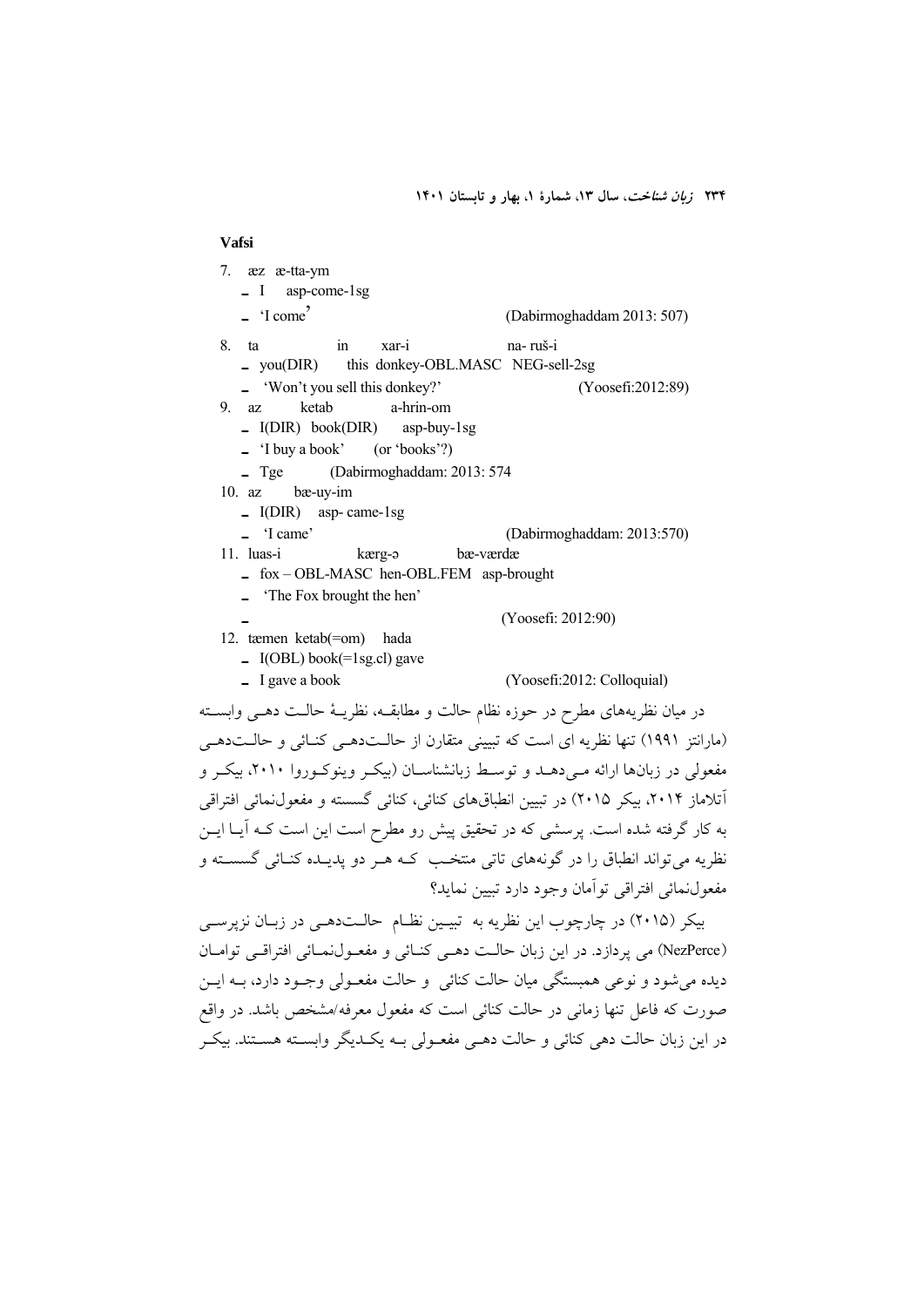(2015:129) نشان مي دهد كه در چنين زبانهايي نظريه حالت دهي وابسته ميتواند نظـام حالت دهي و اين همبستگي ميان حالت كنائي و مفعولي را به گونهاي متقارن تبيين نمايـد. اما تفاوت انطباق در گونههاي تاتي با زباني مانند نزپرسي يكي گسسته بودن انطباق اسـت و ديگري عدم همبستگي ميان حالت كنائي و حالت مفعولي است به گونهاي كه فاعل بنـد متعدي در زمان گذشته فارغ از معرفگي مفعول همواره در حالت غير فاعلي است.

چنين انطباقي در زبـانهـاي ديگـري از خـانواده هنـدوايراني ماننـد زبـان هنـدي نيـز ديده ميشود. در اين زبان فاعل در بندهايي كه نمود كامل دارند در حالـت كنـائي اسـت و مفعولنمائي افتراقي نيز وجود دارد و همانند زبـان تـاتي همبسـتگي بـين حالـت كنـائي و مفعولي در اين زبان ديده نميشـود. بيكـر ( 2019) بـه تبيـين ايـن پديـده در زبـان هنـدي پرداخته است اما تفاوتي كه تحليل بيكر را براي گونههاي تاتي ناكارآمد ميكند آن است كه كه در زبان هندي حالت كنائي و مفعـولي بـه لحـاظ سـاختواژي متفـاوت هسـتند، امـا در گونههاي تاتي مذكور حالت كنائي و مفعولي به لحاظ ساختواژي مشابه هستند و هردو بـه صورت غير فاعلي متجلي ميشوند. شباهت ساختواژي/آوائي بين حالت مفعولي و حالـت كنائي در ساير زبانهاي ايرانـي از جملـه كـردي كرمـانجي نيـز ديـده مـيشـود و تقريبـا يك الگوي فراگير در بين زبـانهـاي ايرانـي اسـت. ايـن موضـوع موجـب بوجـود آمـدن دو ديدگاه متفاوت در بين زبانشناسان شده است. كريمي (2010و2013) اين شباهت آوائي را نوعي خنثي شدگي آوائي به شـمار مـيآورد و معتقـد اسـت كـه حالـتدهـي كنـائي و حالتدهي مفعولي در نحو زبان، دو نظام متمايز از يكديگر ميباشند، لكن فرآيندهاي آوائي مانند خنثي شدگي آوائي موجب ميگردد كه اين دو حالت به شكل مشابهي در روسـاخت نمايانده شوند (بيكر :2014 5).

اما بيكر(2014) كه به مطالعة زبان كرمانجي پرداخته است بر خـلاف ديـدگاه كريمـي، علت اين شباهت را خنثي شدگي آوائي نميداند بلكه اين دو را دو نظام حالتدهي يكسان در نحو اين زبان ميپندارد. حال پرسش اينجاست كه آيا دو حالت كنائي و حالت مفعـولي در گونههاي تاتي در حقيقت دو حالت متمايز در نحو اين زبانهـا هسـتند و علـت تشـابه آنها فقط مربوط به ساختواژه و قواعد آوايي اسـت؟ و يـا اينكـه ايـن دو حالـت در نحـو گونههاي مورد بررسي، يك حالت واحد هسـتند؟ بـه عبـارتي ديگـر، آيـا مـا بـا دو نظـام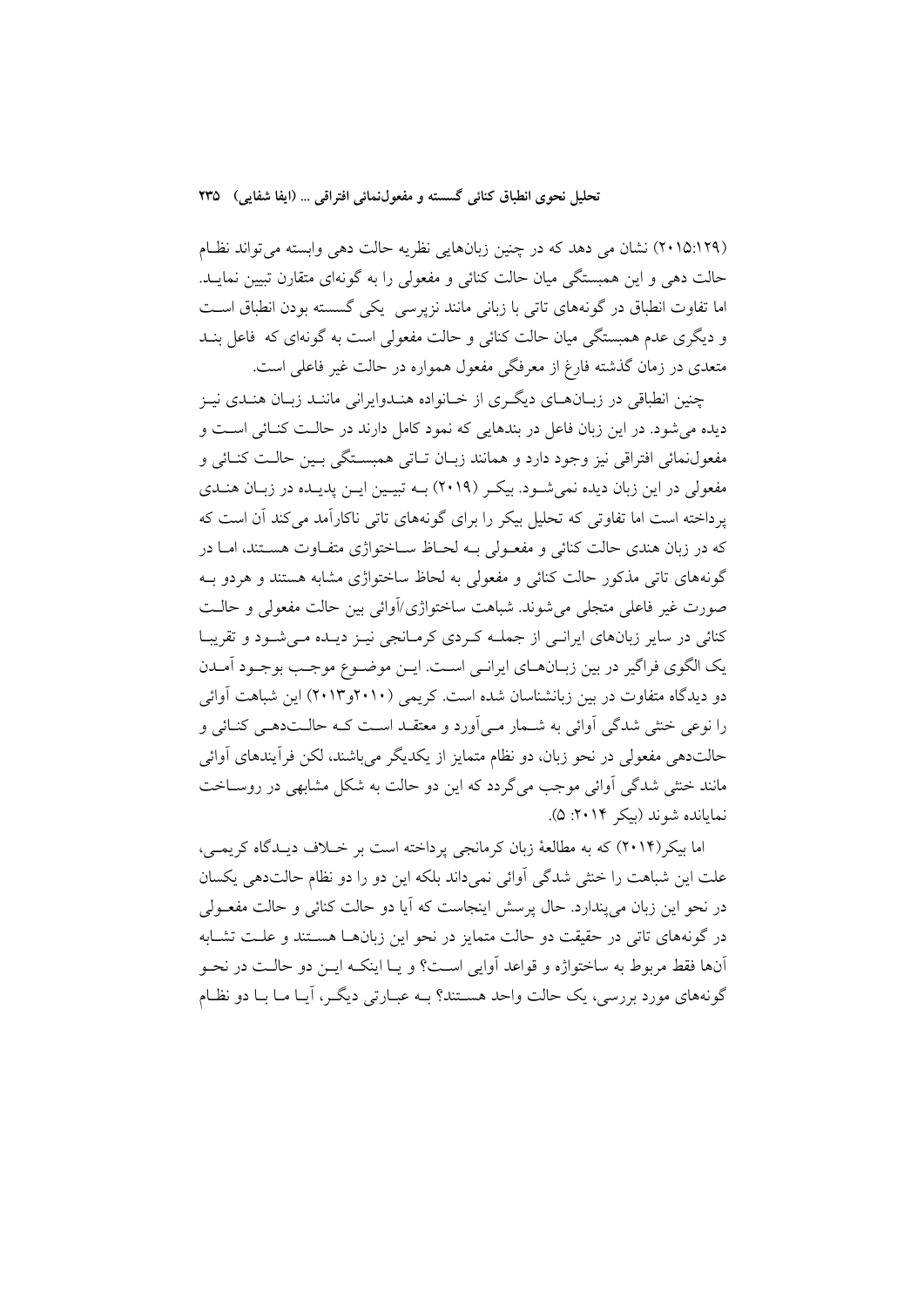حالتدهي متفاوت (كنائي در برابر مفعولي) مواجه هستيم يا با يك نظام حالـتدهـي كـه دربرگيرنده حالت كنائي و حالت مفعولي است؟

به اين ترتيب چالش نظري تحقيق پـيش رو ارائـه تبيينـي از انطبـاق كنـائي اسـت كـه .1 گسسته است-2 انطباق كنائي گسسـته توامـان بـا مفعـولي نمـائي افتراقـي وجـود دارد .3 حالت كنائي و مفعولي مستقل از يكديگر هستند و ميـان بـروز حالـت كنـائي و حالـت مفعولي همبستگي ديده نميشود-4 حالت كنائي و حالـت مفعـولي بـه لحـاظ سـاختواژي يكسان هستند. در راستاي تبيين چنين انطباقي، استدلال نگارنده بر آن است كـه آنچـه كـه موجب گسسته شدن انطباق در گونههاي تاتي است به ضعيف يا قوي بـودن فـاز در فعـل سبك (v ) (verb Light (مربوط است و چگونگي تثبيت پارامترهاي مطرح شـده در نظريـه حالت دهي وابسته و نيز جايگاه اشتقاقي مفعول معرفه نوع انطباق (حالـت دهـي فـاعلي و مفعولي ) در اين گونهها را رقم مي زند.

## **.3 پيشينة نظري**

# **1.3 فرآيند تطابق**

فرآيند تطابق آخرين نظريه براي تبيين نظام حالت دهي و مطابقه در دستور زايشي است كه توسط چامسكي (2001-2000) مطرح شده است. در اين ديدگاه حالت فاعلي و مفعـولي توسط يك هسته نقشي يا كاوشگر (Probe) (هسته نقشي زمان (T (و فعل سبك (v ((كه با گروه اسمي يا هدف (Goal) مطابقه مي كند به گروه اسمي اعطاء مي شود. طـي ايـن رابطـه ويژگيهاي تعبيرناپذير (features Uninterpretable (هر يك از آنها كـه شـامل ويژگـيهـاي فاي (Phi Features) در كاوشگر و ويژگي حالت در هدف مي باشد بازبيني و حذف مي شود. اين نظريه به خوبي قادر است كه نظام حالت و مطابقه را در زبانهاي فاعلي-مفعـولي كـه حالت و مطابقه را به شكل بارز دارند و بين حالت و مطابقه تعامل وجود دارد تبيين نمايـد، اما در مورد زبانهاي كنائي ناكارآمد است. بيكر (2015:39) به تفصيل به استدالال در مورد ناكارآمدي فرآيند تطابق در زبانهاي كنائي كانوني (Canonical ergative) ميپردازد.

در اين راستا زبانهاي كنائي گسسته مانند گونههاي تـاتي ناكارآمـدي فراينـد تطـابق را بيشتر نمايان ميسازند. نخستين استدلال نگارنده آن اسـت كـه در ايـن زبـانهـا فعـل بـا فاعل متعدي زمان گذشته كه در حالت غير فاعلي است و مفعول معرفه در حالت غيرفاعلي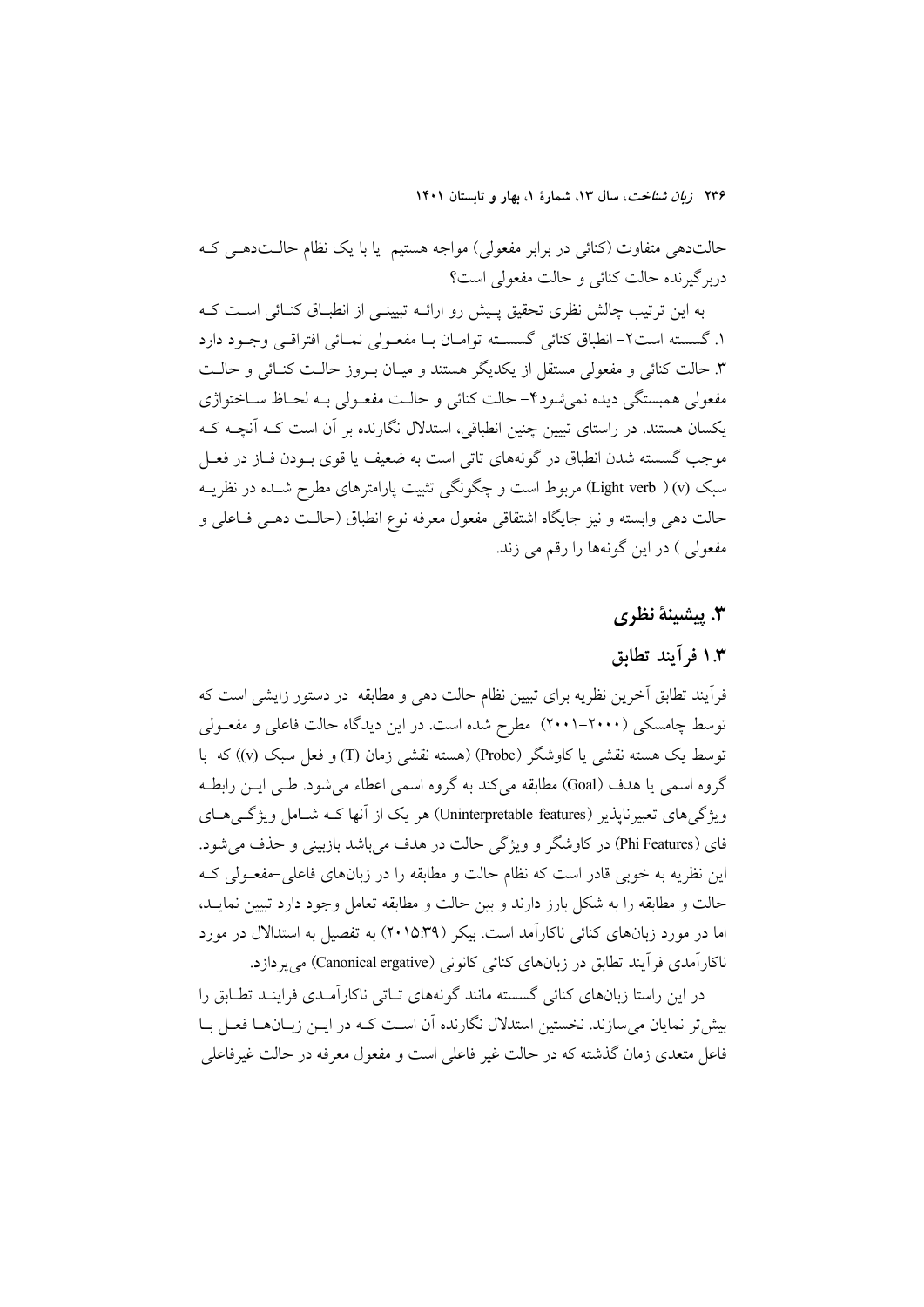اساسا مطابقه ندارد. فرآيند تطابق مناسب زبانهايي است كه در آنها مطابقه فاعلي و مفعولي بارز ديده ميشود و دوم آنكه بين حالت و مطابقه يك رابطه تنگاتنگ وجود دارد، بـه ايـن صورت كه فعل با فاعل يا مفعول در حالت خاصي همواره مطابقه نمايد. اما در گونـههـاي وفسي و شالي چنين ارتباطي فقط در خصوص فاعل در حالت بي نشان ديده ميشـود بـه اينصورت كه فعل تنها با فاعل در حالت بي نشان مطابقه دارد اما چنين ارتباطي بين مطابقه فعلي و فاعل و مفعول در حالت غيرفاعلي ديده نميشود. تنهـا عـاملي كـه مـيتوانـد ايـن تفاوت را در چارچوب فرآيند تطابق تبيين نمايد، شرط فعاليت (Activity condition) است. زيرا طبق اين شرط گروه اسمي تنها زماني براي مطابقه در دسترس ميباشدكه داراي ويژگي حالت ارزشگذاري نشده باشد. بنابراين ميتوان گفت كه در بند متعدي زمان گذشته فاعل از قبل داراي حالت غيرفاعلي بوده و همين امر مانع ميشود كه هسـته نقشـي زمـان بـا آن مطابقـه نمايـد. بنـابراين در چـارچوب نظريـه تطـابق و شـرط فعاليـت مـيتـوان چنـين پيشبيني نمود كه حالتدهي غيرفاعلي در فاعل بندهاي متعدي زمان گذشته پيش از تطابق هسته نقشي زمان با فاعل رخ داده است و به اين ترتيب حالتدهي غيرفاعلي را نميتوان از طريق تطابق با هسته نقشي صورتبندي نمود.

دومين استدلال نگارنده آن است كه در زبانهايي كنائي گسسته اي مانند زبانهاي تـاتي هيچ گونه تمايزي بين فاعل بندهاي متعدي در زمان حال و گذشته وجود ندارد، بنابراين در صورتي كه حالت دهي را منتسب به يك هسته نقشي واحد در نظر بگيريم مشخص نيست كه چرا اين هسته نقشي به فاعل بندهاي متعدي در زمان حال و گذشته حالتهاي متفاوتي (بي نشان و غيرفاعلي) ميدهد. اينها استدلالهايي است كه به كارگيري فرآيند تطابق را براي تبيين انطباق كنائي گسسته در گونههاي تاتي با مشكل مواجه مي سازد.

# **2.3 رويكرد ذاتي**

ديدگاه ديگري كه بويژه براي تبيين نظام حالت دهي كنائي مطرح شده است، حالـت دهـي ذاتي است. بسياري از زبانشناسان (وولفورد ١٩٩٧-٢٠٠۶، آلـدريج (٢٠٠٢، ٢٠١٨، ٢٠١٢)، ليگـات (،2006 ،2008 2012) نـاش (1996)، آنانـد و نويـونس (2006)، ماسـام (2006)، لاكا ،2006 ماجان 2012) حالت كنائي را نوعي حالت ذاتي مي پندارنـد. در ايـن رويكـرد حالتدهي كنائي به ويژگيهاي واژگاني فعل سبك (v) منتسب مي گردد كه فاعلي را در نقش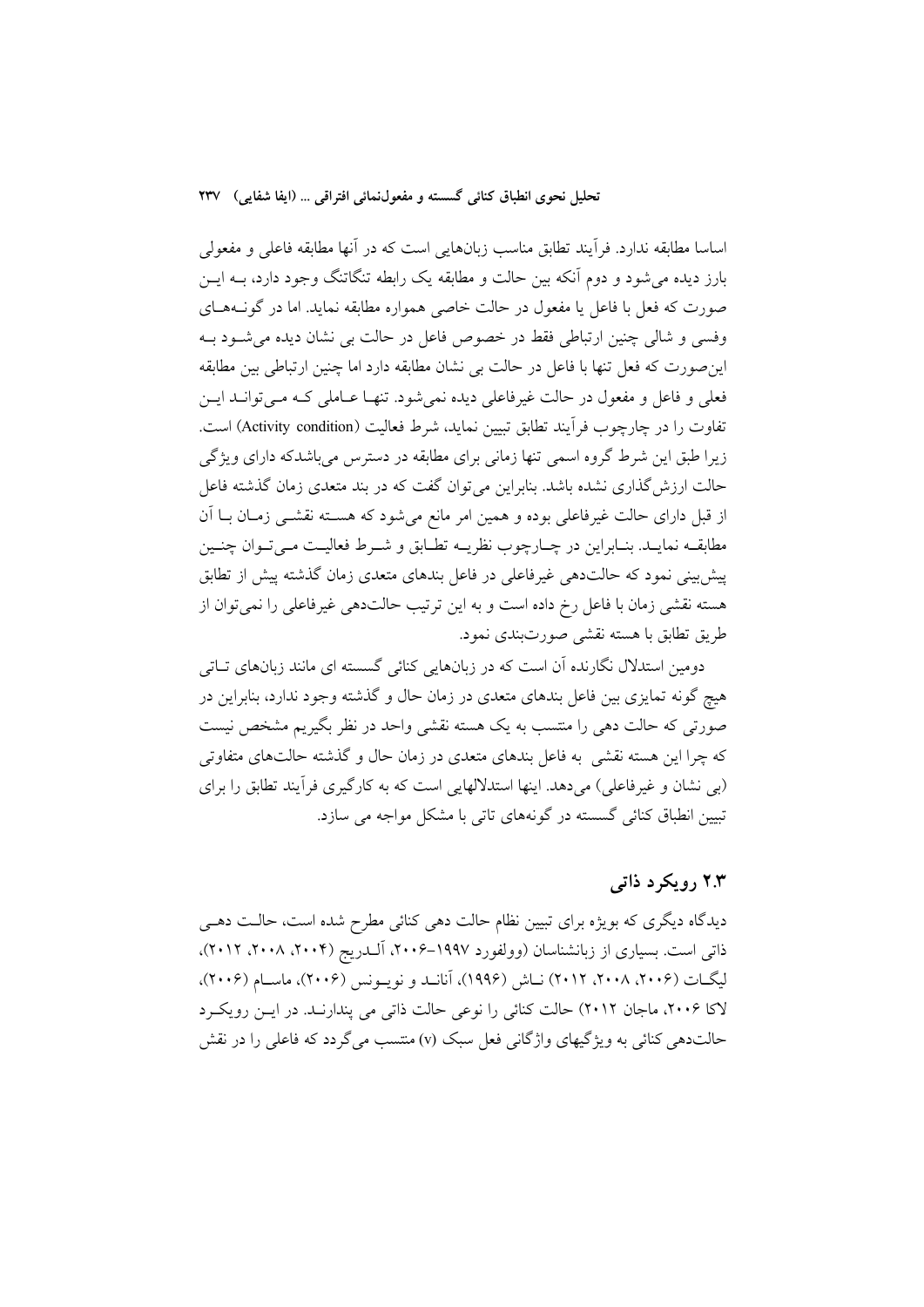معنائي عامل نشانهگذاري تتايي (Theta marking) ميكند. به بياني ديگر هسـته نقشـي بايـد نشانه گذار تتايي (Theta marking head) باشد و بـروز حالـت كنـائي ارتبـاطي بـه جايگـاه روساختي فاعل و يا هستههاي نقشي غير نشانه گذار تتايي (head marking theta-non (مانند هسته زمان (T)، ندارد. رويكرد ذاتي به حالت كنائي عمدتاً بر اين مبنا استوار است كه ايــن حالت با نقش معناي 'عامل' (Agent (ارتباط دارد و فعل تنها زماني ميتوانـد بـه موضـوعي حالت كنائي اعطاء كند كه به آن نقش معنائي عامل بدهد. بنابراين اين حالت را هـم راسـتا باحالتهايي مانند حالت وسيلهاي (Instrumental (و يا تأثيرپذيري (Affective (كه معمولا بـا نقش معناي مشخصي در ارتباط ميباشند، نوعي حالت ذاتي به حساب مي آورند.

زبان گرجستاني زباني است كه به خوبي ذاتي بودن حالت كنائي را نشان مـي هـد. در اين زبان هر زمان كه نقش معنائي فاعل، عامل باشد، فاعل در حالت كنائي خواهد بود حتي اگر جمله لازم باشد كه در اين صورت شاهد انطباق معلوم هستيم (مثـال (١٣) . ٰ بــه ايــن ترتيب در زبانهايي كه حالت كنائي نوعي حالت ذاتي است، ارتباط تنگـاتنگي بـين نقـش معنائي عامل و حالت كنائي در فاعل ديده ميشود و شاهد انطباق معلوم هستيم.

- 13. ȝaɣl-ma iqepa
	- **ـ** dog-ERG bark(AOR)
	- **ـ**' the dog barked'

#### (Ura:2006:123)

لكن با بررسي كه نگارنده در گونههاي تاتي انجام داده است چنين ارتباطي بين فاعل در حالت غيرفاعلي و نقش معنائي عامل ديده نميشـود و تمـامي فاعلهـاي متعـدي در زمـان گذشته فارغ از نقش معنائي خود در حالت غيرفاعلي هستند و علاوه بر آن در اين دسـت از زبانها انطباق معلوم ديده نميشود. به اعتقاد نگارنده اينكه حضور فاعلهاي غيـر فـاعلي محدود به بندهاي متعدي زمان گذشـته مـيباشـد، نشـان دهنـده آن اسـت كـه ايـن نـوع حالتدهي نوعي حالتدهي ساختاري است و بايد در چارچوبي ساختاري تبيين گردد.

# **3.3 رويكرد مركببودن بندهاي متعدي زمان حال/ نمود ناقص**

در آخر به بررسي رويكرد زبانشناساني ميپردازيم كه معتقد هستند گسستگي در انطباقهاي كنائي حاصل دوپاره بودن بندهاي متعدي با نمود ناقص/زمان حال است ( لاكا ،2006 كـن و پريمينگر ،2014 ناش ،2015 اورا 2006 ). طبق ايـن ديـدگاه بنـدهاي متعـدي در نمـود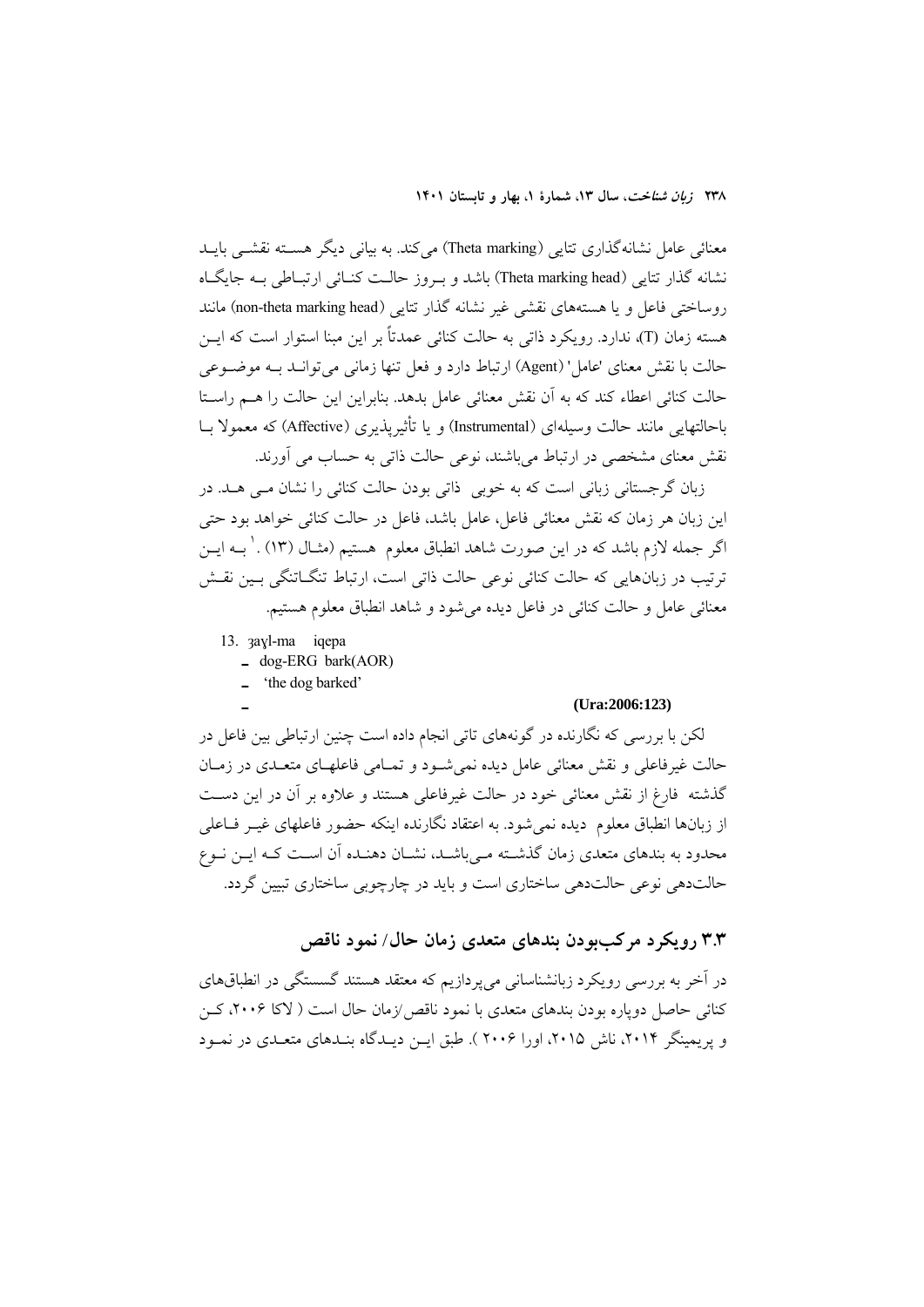ناقص يا زمان حال، جملات مركبي هستند كه از دو بند تشكيل شدهاند و فاعـل در واقـع فاعل يك جمله لازم است و به اين سبب در حالت كنائي نميباشد اما بندهاي متعـدي بـا نمود كامل يك جمله ساده هستند و فاعل آنها به اين دليل كه فاعل بنـد متعـدي اسـت در حالت كنائي متجلي ميشود. اين زبانشناسان بر اساس شـواهدي نحـوي و سـاختواژي بـه استدلال در مورد مركب بودن جملات متعدي در نمود ناقص مي پردازند.

به استدلال نگارنده چنين تبيينهايي براي گونههاي وفسي و شالي مناسب نيسـت زيـرا اساسا عامل گسستگي انطباق در گونههاي تاتي و به طور كلي زبانهاي ايراني به زعم هيگ ( 2008:8)، نمود يا زمان دستوري نيست بلكه حضـور سـتاك گذشـته اسـت. اگرچـه كـه محدود بودن حضور فاعلهاي غيرفاعلي به بندهاي متعدي زمان گذشته در راستاي گـرايش جهاني انطباقهاي كنائي گسسته زمان/نمود محور است اما اين دست از زبانهاي ايراني در اين رده قرار نميگيرند و عامل گسسته شدن انطباق در زبـانهـاي ايرانـي نمـود يـا زمـان دستوري نيست. دادههـاي گونـههـاي وفسـي ( 15-14) و شـالي (17-16) از زبـان تـاتي نشان ميدهد كه در بندهاي متعدي زمان گذشته فاعلها هم در نمود كامـل و هـم در نمـود ناقص در حالت غيرفاعلي هستند و انطباق فـارغ از نمـود، كنـائي اسـت. بنـابراين تمـامي رويكردهايي كه بر اساس تاثير نمود يا زمان دستوري در ساختار بندهاي متعدي بـه تبيـين انطباقهاي كنائي گسسته پرداخته اند براي گونههاي تاتي مذكور مناسب نيستند.

14. tamen dæste im=æd-orde

- **ـ** I (OBL) asp 1sg.cl=asp-ate
- **ـ**' I was eating'
- 15. tamen b=im-ord-e
	- **ـ** I(OBL) asp=1sg.cl-ate
	-

 $\blacksquare$  'I have eaten' (Yoosefi 2015: Native speaker)

16. Men dærd=em mi-xord=em

**ـ** I (OBL) asp=1sg.cl asp-ate=1sg.cl (Tahmasebi 2015:Native speaker)

- 17. Men be-xor-d=om-e
	- **ـ** I (OBL) asp-eat-past=1sg.cl-asp
	- **ـ**' I have eaten' (Tahmasebi: 2015: Native speaker)

دادههاي فوق نشان مي دهد كه گونههاي تاتي در رده زبانهاي كنائي گسسته زمان/نمود محور قرار ندارند و تبيينهايي كه بر اساس نمود يا زمـان دسـتوري گسسـتگي انطبـاق در زبانها را تبيين ميكنند براي اين دست از زبانهاي ايراني مناسب نيستند.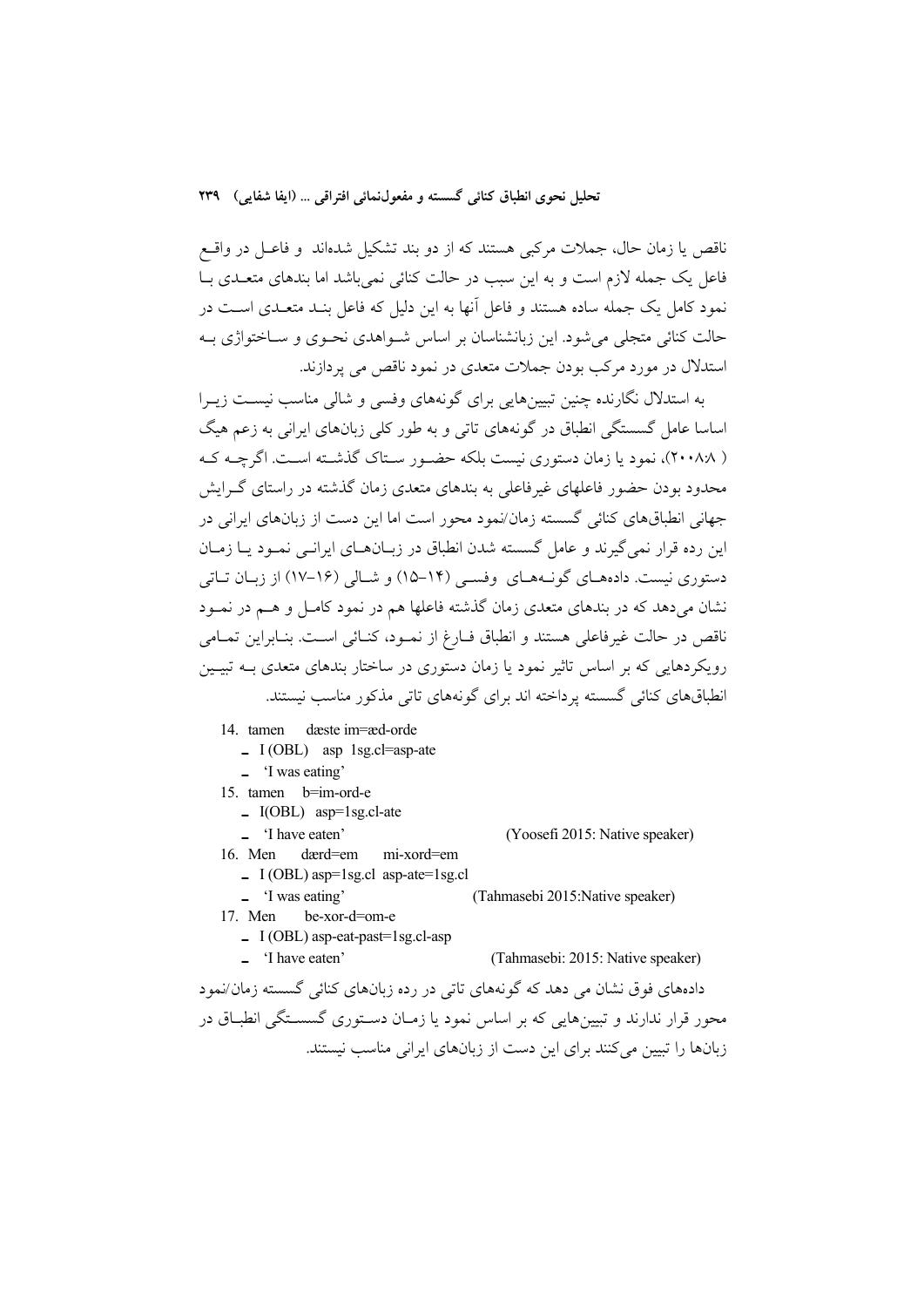### **.4 نظام حالتدهي وابسته**

مارانتز (1991) نظريه حالت دهي وابسته را مطرح ميكند كـه در آن چهـار نـوع حالـت از يكديگر باز شناسانده ميشوند:

1– حالتدهي واژگاني (Case Lexical) (حالت توسط ويژگيهـاي واژگـاني يـك فعـل تعيين ميگردد؛ مانند حالتهاي نامتعارفي كه توسط برخي از افعال در زبـانهـاي ايسـلندي اعطاء ميگردد و يا حالتي كه توسط حروف اضافه اعطاء ميشود).

2– حالت وابسته (Case Dependent ) (حالت مفعولي و حالت كنائي)

3– حالت بي نشان (Case Unmarked ) (مانند حالت فاعلي و مطلق كه بـه گـروههـاي اسمي در بنـد اعطـاء مـيگـردد و يـا حالـت ملكـي كـه بـه هـر اسـمي در گـروه اسـمي اعطاء ميشود)

4– حالت پيش فرض (Case Default ) (كه به هـر گـروه اسـمي اي كـه فاقـد حالـت باقيمانده و از طريق هيچ يك از طرق فوق حالت نپذيرفته است، اعطاء ميشود)

بيكر و وينوكوروا (2010) مفاهيم بنيادين اين نظريه را در قالب اططلاحـات و مفـاهيم مطرح در برنامه كمينهگرا بازتعريف كردهاند و نسخهاي روزآمد از آن ادائه كردهاند كه در آن بجز حالت واژگاني كه نوعي حالت ذاتي است، سه نوع ديگر حالت ساختاري هسـتند كـه در بخش نحو اعطاء مي شوند نه در صورت آوايي. نوع دوم حالت دراين سلسـله مراتـب يعني حالت دهي وابسته بخش اصلي نظريه مارانتز است كه توسـط بيكـر و وينوكـوروا بـا درنظر گرفتن مفاهيم تسلط سازه اي و نظريه فازهــا<sup>۲</sup> بــه صــورت دو يــارامتر (الـف) بــراي حالتدهي مفعولي و (ب) براي حالت دهي كنائي باز تعريف شده است:

پارامتر (الف): حالتدهي مفعولي

**ـ** چنانچه دو گروه اسمي در يك حيطه بازنموني (Domain out Spell (مشترك باشند، به گونهاي كه گروه اسمي ١ بر گروه اسـمي ٢ تسـلط سـازهاي (C-Commanding) داشته باشد، گروه اسمي 2 حالت مفعولي ميپذيرد مگر آنكه گروه اسمي 1 از پـيش حالت ( واژگاني) گرفته باشد. پارامتر (ب): حالتدهي كنائي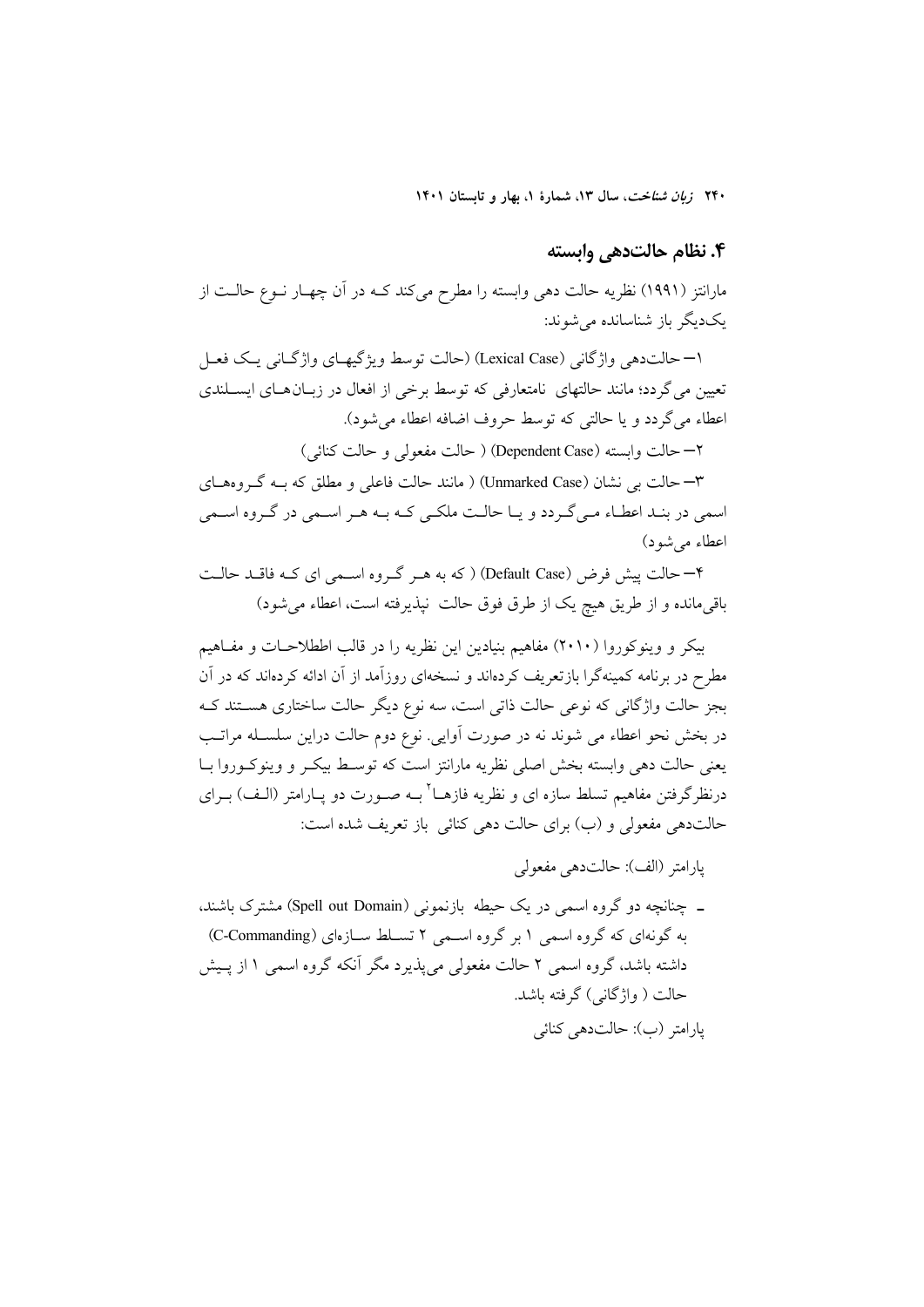**ـ** چنانچه دو گروه اسمي در يك حيطه بازنموني مشترك باشند، به گونهاي كـه گـروه اسمي 1 بر گـروه اسـمي 2 تسـلط سـازهاي داشـته باشـد، گـروه اسـمي 1 حالـت كنائي ميپذيرد مگر آنكه گروه اسمي 2 از پيش حالت (واژگاني) گرفته باشد.

يكي از مفاهيم بنيادين در اين رويكرد هسته محور نبودن حالتدهي ميباشـد، بـه ايـن معنا كه به منظور حالت دهي حضور يك هسته نقشي الزامـي نـدارد. ايـده اصـلي در ايـن رويكرد اين است كه اين نوع از حالتدهي اساساً رابطه بين دو گروه اسـمي اسـت كـه در يك محدوه مشترك قرار دارند، نـه رابطـه يـك گـروه اسـمي و هسـته نقشـي مجـاورش. حالتدهي وابسته در اين ديدگاه منطقاً از مطابقه جداست به صورتي كه حتـي در صـورت عدم وجود مطابقه نيز معتبر است. به اين ترتيب تبيين نظام حالت در مواردي كه بين حالت و مطابقه تعاملي ديده نميشود و يا زبان اساسا فاقد نظام مطابقه است هموار ميشود.

# **.5 تبيين انطباق در گونههاي وفسي و شالي**

در ادامه ابتدا مروري كلي از تحليل و مفروضات جزئي و دقيق آن ارائه شده است. سپس به شرح و بسط هر يك از اين مفروضات نظري ميپردازيم.

۱. فعل سبک در بندهاي متعدي زمان گذشته فاز ضـعيف (Soft phase) اسـت (بيكـرو آتلاماز 2014)

.2 حالتدهـي وابسـته بـه محـض فـراهم شـدن شـرايط و تشـكيل سـاخت در نحـو اعطاء ميشود (بيكر و ونيكوروا 2010 و پريمينگر 2014)

.3 در اين دست از زبانها پارامتر(ب) تثبيت شده است: چنانچه دو گروه اسمي در يك حيطه بازنموني مشترك باشند، به گونهاي كه گروه اسمي 1 بر گروه اسمي 2 تسلط سازهاي داشته باشد، گروه اسمي 1 حالت كنائي مي پذيرد مگر آنكه گروه اسمي 2 از پـيش حالـت (واژگاني) گرفته باشد.

.4 پارامتر (الف) در زبان تثبيت نشده است.

.5 فاعل بندهاي متعدي در زمان گذشته توسط مفعول حالت غيرفاعلي دريافت ميكنند .6 در پديده مفعولنمائي افتراقـي در بنـدهاي متعـدي زمـان حـال و گذشـته حركـت وجود دارد ومفعولهاي معرفه از درون گروه فعلي هسته اي (VP (براي كسب تعبير معرفگي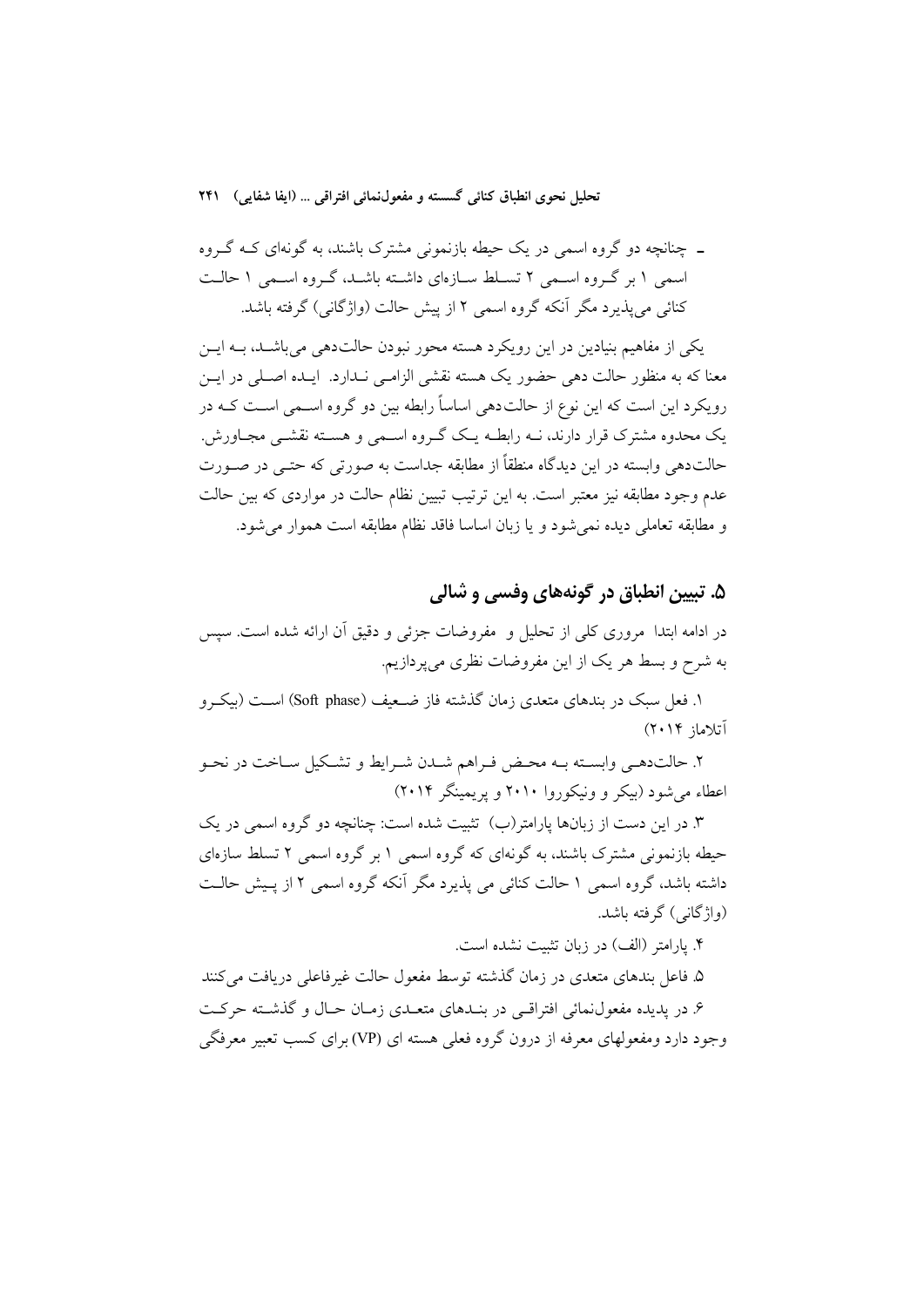خـارج مـيشـوند (ديزينـگ ،1992 چامسـكي ،2001 بيكـر و وينوكـوروا ،2010 لـوين و پريمينگر 2015)

.7 حركت مفعول پيش از حركت فاعل به جايگاه مشخصگـر گـروه زمـان (TP-Spec( رخ ميدهد (چامسكي ،2001-2000 كن و پريمينگر (2014)

.8 جايگاه فرود مفعول معرفه مشخصگر فوقاني گروه فعلي پوسته اي (vP -spec (است (چامسكي ۲۰۰۱، راكوسكي ۲۰۰۲ و كن و پريمينگر ۲۰۱۴) به اين ترتيب مفعول معرفه در جايگاهي بالاتر از فاعل در جايگاه پايه زايش (Base generated position) مي نشيند.

.9 مفعولهاي معرفه در جايگاه اشتقاقي در بندهاي متعدي زمان حال و گذشته از فاعـل حالت وابسته غيرفاعلي دريافت ميكنند زيرا پارامتر ب در زبان تثبيت شده است.

.10 اسمي كه از پيش حالت دارد ميتواند به اسم ديگري حالت وابسته بدهد، بنـابراين فاعل در بندهاي متعدي در زمان گذشته به مفعول معرفه حالت غير فاعلي مي دهد اگرچه خود از پيش حالت غيرفاعلي دارد.

.11 فعل سبك در بندهاي متعدي زمان حال فاز قوي (phase Hard (است بنابراين فاعل و مفعول در حيطه بازنموني مشتركي قرار ندارد و حالت دهي وابسته رخ نميدهد تا زماني كه مفعول براي كسب معناي معرفگي از جايگاه خود خارج شود.

.12 در مرحله آخر طبق سلسله مراتب حالت دهي مارانتز (1992) هر كدام از گروههاي اسمي كه حالت وابسته دريافت نكردهاند در حالت بي نشان خواهند بود

.13 مطابقـه فعلـي فقـط بـا فاعلهـايي كـه در حالـت بـينشـان هسـتند رخ مـيدهـد (ببالايك 2008) و پريمنيگر (2015)

مهمترين فرضي (فرض 1) كه پايه تحليل حاضـر اسـت آن اسـت كـه آنچـه موجـب گسستگي انطباق در گونههاي تاتي ميشود به وضعيت فازي فعل سبك ارتباط دارد. در اين خصوص بيكـرو آتلامـاز ( 2014) بـر اسـاس ديـدگاه هيـگ (2008)، دورلـين ( 1996) و كريمي (2010) معتقدند كه ستاك گذشته در زبانهاي ايراني، صفتهاي مفعولي باقي مانده از دوره فارسي باستان است. به همين سبب، اين ستاكها داراي ويژگـي صـفتي هسـتند و هنوز به طور كامل به فعل متعدي تمام عيار تبديل نشدهاند. همسـو بـا رويكـرد چامسـكي (2001-2000) كه معتقد است فعل سبك معلوم فاز قوي است اما فعل سبك مجهول فـاز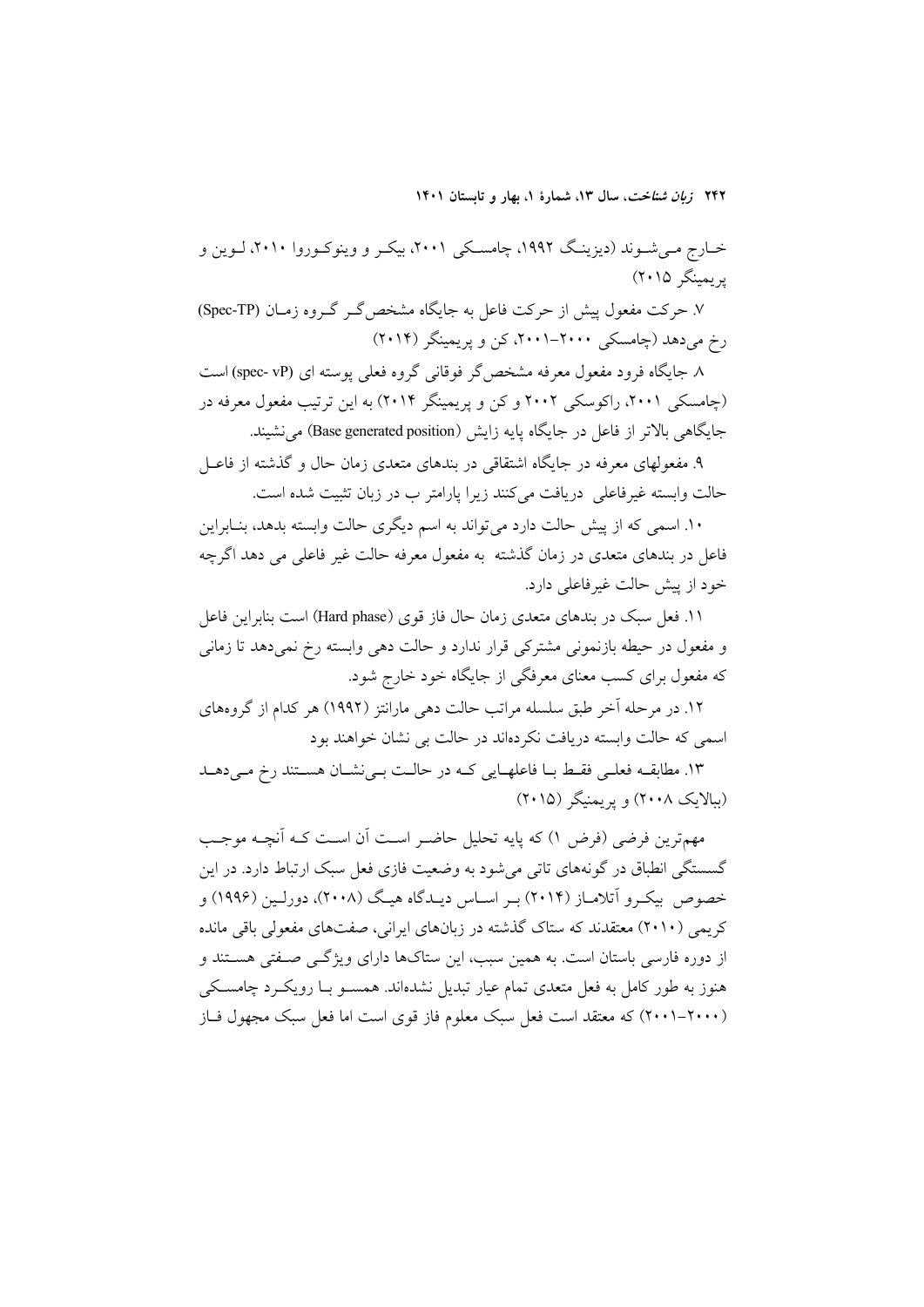ضعيف است، بيكر و آلتماز (2014) فعل سبك در زمان گذشته را به دليـل مجهـول بـودن ستاك گذشته در زبانهاي ايراني فاز ضعيف به شمار ميآورند.

در انگاره حاضر نيز بر پايه اين ديدگاه فعل سبك در بندهاي متعدي زمان گذشته را فاز ضعيف و در بندهاي متعدي زمان حال را فاز قوي ميدانيم. در صورتي كه فعـل سـبك در زمـان گذشـته فـاز ضـعيف باشـد، مـتمم آن يعنـي گـروه فعلـي هسـته اي (VP (حيطـه بازنمون نيست و به اين ترتيب فاعل و مفعول در يك حيطـه بـازنمون قـرار دارنـد امـا در بندهاي متعدي زمان حال كه فعل سبك معلوم و فاز قوي است، متمم آن يعني گروه فعلـي هسته اي (VP (حيطه بازنمون است و به اين ترتيـب فاعـل و مفعـول در حيطـه بـازنموني متفاوتي قرار دارند (بيكر و آتلاماز 2014:4).

**1.5 حالت نمائي فاعل** 

با در نظر گرفتن ديدگاه نظري فوق حالت دهي غيرفاعلي در فاعـل در وفسـي و شـالي در چهارچوب نظريه حالت دهي وابسته تبيين ميشود. بنا بـه اسـتدلال نگارنـده، در بنـدهاي متعدي زمان گذشته چون فعل سبك فاز ضعيف است، گروه فعلي هسـته اي (VP (حيطـه بازنمون نيست و بنابراين فاعل در جايگاه پايه زايش يعني مشخصگر گروه فعلي پوستهاي (vP-SPEC (با مفعول در درون گروه فعلي هستهاي در يك حيطه بازنموني مشترك هستند و به بياني فاعل و مفعول همديگر را ميبينند. از آنجائيكه در گونههـاي تـاتي پـارامتر (ب) تثبيت شده است به محض شكلگيري ساختار فاعل از مفعول كه هـر دو در جايگـاه پايـه زايش هستند، حالت غيرفاعلي دريافت ميكند (نمودار 2).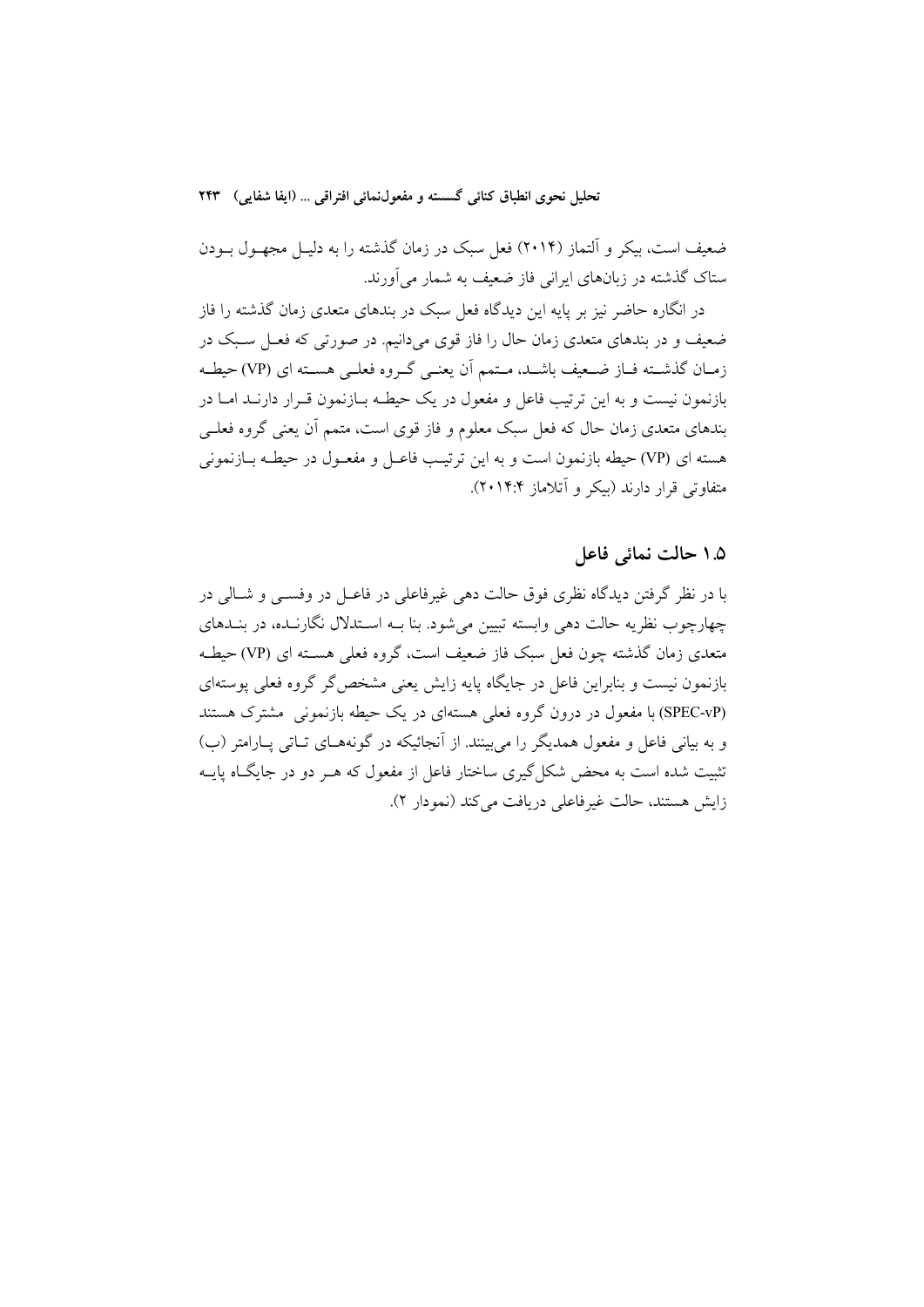

**Figure (2)**

اما در بندهاي متعدي زمان حال چون فعل سبك معلوم و فاز قوي است، گـروه فعلـي هسته ای (VP) حيطه بازنمون است و از بازنمائي حذف مي شود بنابراين فاعـل در جايگــاه مشخصگر گروه فعلي پوستهاي يا همان جايگـاه پايـه زايـش نمـيتوانـد مفعـول درونـي (درون گروه فعلي هستهاي (VP)) را ببيند. به اين ترتيب امكان وقوع حالت دهـي وابسـته بين فاعل و مفعـول وجـود نـدارد و فاعـل و مفعـول طبـق سلسـله مراتـب حالـت دهـي مارانتز (1992) در حالت بي نشان خواهند بود.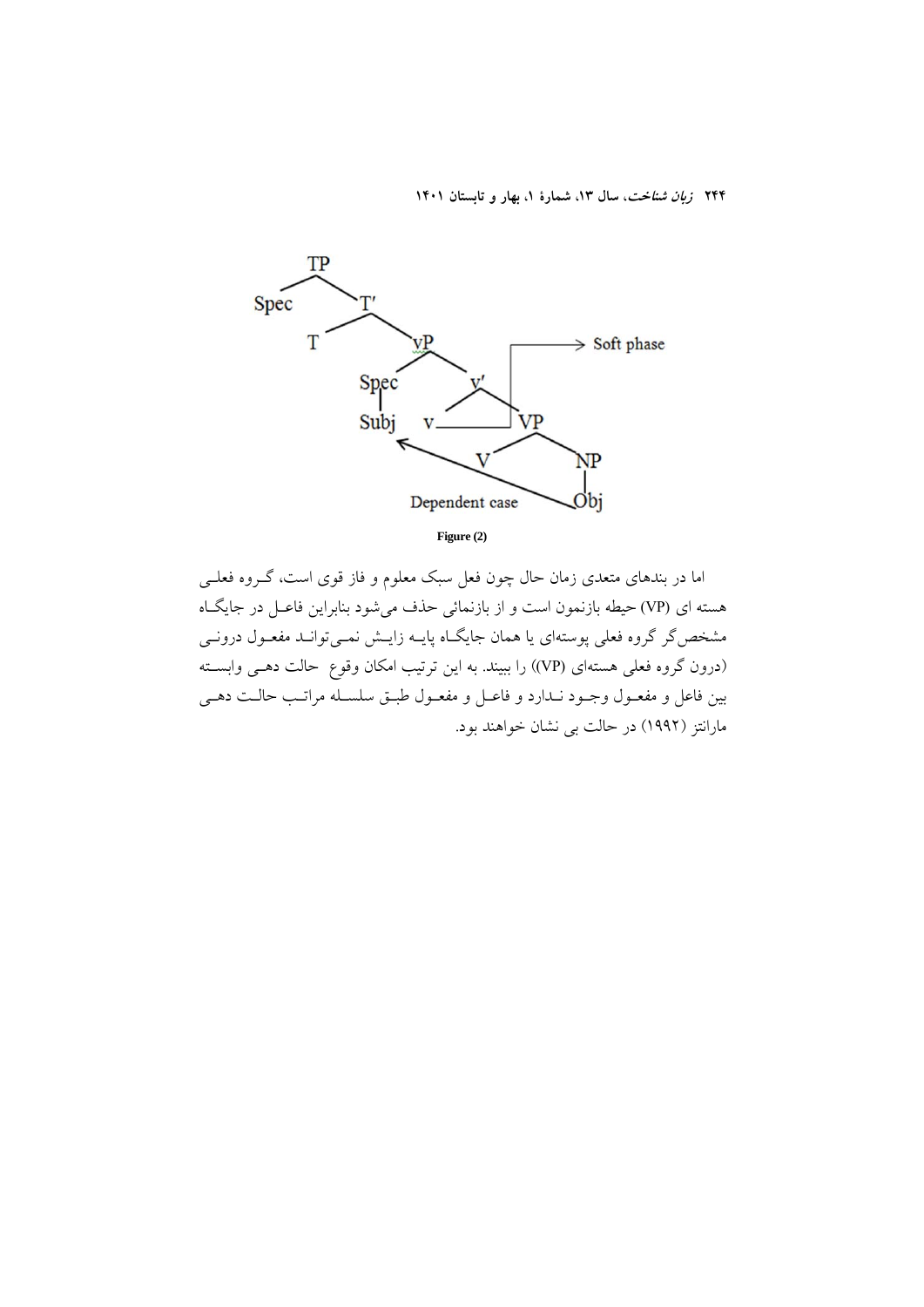

 **Figure (3)**

در بندهاي لازم كه رقيبي " براي فاعل در حالت دهي وجـود نـدارد، فاعـل همـواره در حالت بينشـان اسـت (شـفائي و دبيرمقـدم، 1398) و طبـق ديـدگاه ببالايـك ( 2008) و پريمينگر (2015) فعـل در تمـامي بافتهـايي كـه فاعـل در حالـت بـينشـان اسـت بـا آن <sup>4</sup> مطابقه ميكند (فرض 13).

به اين ترتيب نظـام حالـت دهـي و مطابقـه فـاعلي در گونـههـاي تـاتي بـدين شـرح خلاصه ميشود: گروه فعلي پوستهاي (vP (در بندهاي متعددي زمان حال فاز قوي اسـت و بنابراين تا زماني كه فاعـل و مفعـول در جايگـاه پايـه زايـش شـده خودشـان قـرار دارنـد نميتوانند يكديگر را ببينند زيرا مفعول در حيطه بـازنمون اسـت. در ايـن شـرايط امكـان حالت دهي وابسته وجود ندارد و فاعل و مفعول در حالت بينشان خواهند بود. در بندهاي متعدي زمان گذشته فعل سبك فاز ضعيف است و بنابراين فاعـل، مفعـول در درون گـروه فعلي هسته اي (VP) را مي بيند و به محض تشكيل چنين ساختي امكان وقوع حالت دهـي وابسته ميسر ميشود و چون پارامتر (ب) در زبان تثبيت شده است، فاعل از مفعول حالـت غير فاعلي دريافت ميكند. در بندهاي لازم به دليل عدم وجـود مفعـول، فاعـل همـواره در حالت بي نشان است و فعل با فاعل در حالت بي نشان در تمامي بافتها مطابقه ميكند.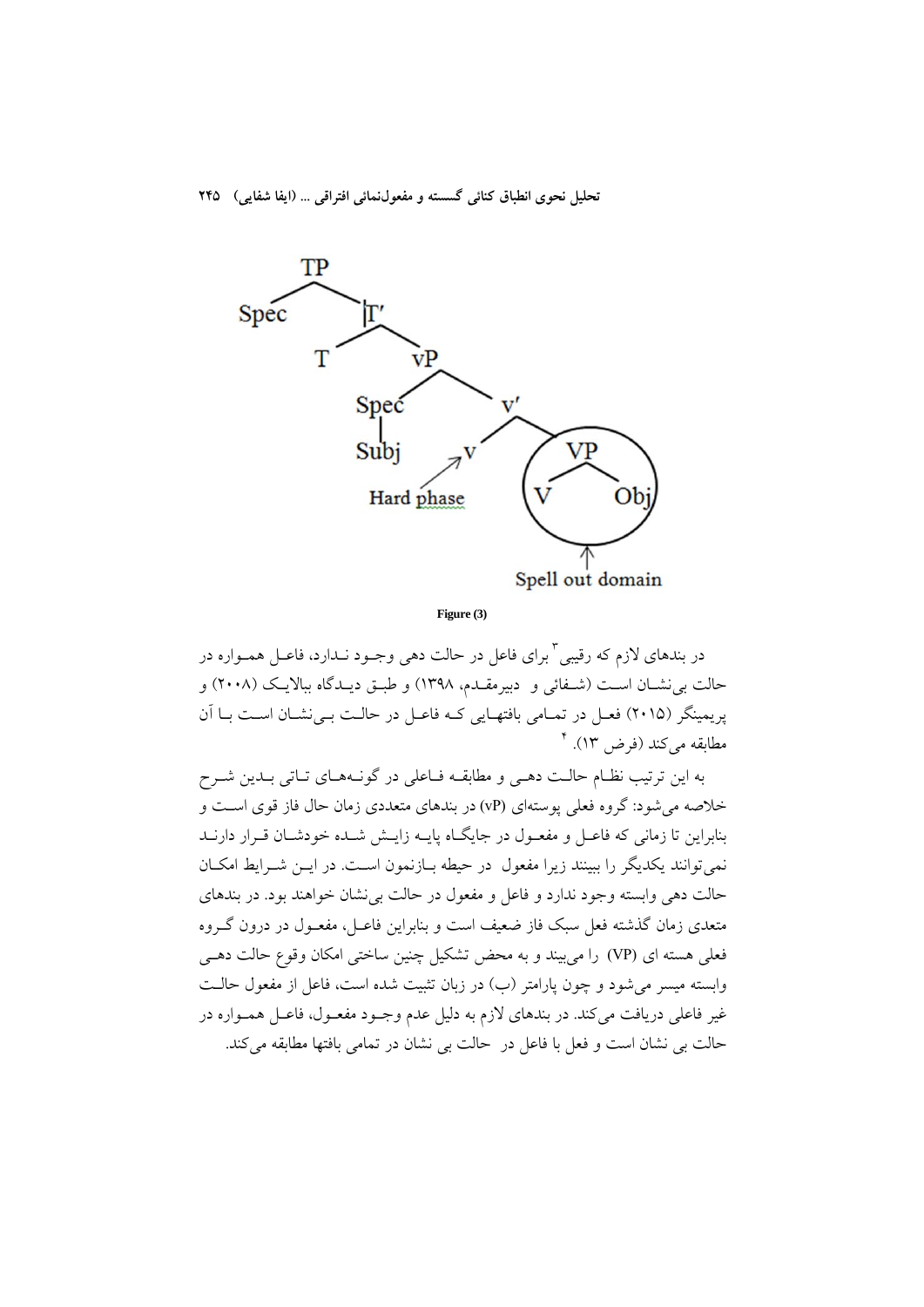# **2.5 حالت نمائي مفعول در مفعولنمائي افتراقي**

در وفسي و شالي مفعول در بندهاي زمان حال و گذشته تحت مفعولنمـائي افتراقـي قـرار دارد و مفعولهاي معرفه در حالت غيرفاعلي و مفعولهاي نكره در حالت بينشان هستند. در اين بخش به تبيين اين پديده در چارچوب حالت دهي وابسته ميپردازيم. با در نظر گرفتن تثبيت پارامتر (ب) از حالت دهي وابسته در اين زبان نگارنده چنين استدلال ميكند كـه در مفعولنمائي افتراقي حالت غير فاعلي توسط همان پارامتر (ب) -كه بـه موجـب آن فاعـل بندهاي متعدي زمان گذشته در حالت غيرفاعلي است- به مفعولهاي معرفه اعطاء ميشـود. به بياني ديگر حالت نمائي غير فاعلي (فاعل متعدي گذشته و مفعول معرفه) در اين زبان به شكل يكساني تحت تاثير پارامتر (ب) قرار دارد.

براساس رويكردهاي رايج كمينهگرا به مفعولنمائي افتراقي ( ديزينگ ،1992 دي هوپ ،1996 وولفورد ،1999 چامسكي ،2001 بات ،2007 بيكـر و وينوكـوروا ،2010 ريچـاردز ،2010 لوپز ،2012 اومازابال و رومرو 2013) پايه تحليل را بر وجود حركت در اين پديده قرار ميدهيم كه به موجب آن مفعول براي كسـب تعبيـر معرفگـي از درون گـروه فعلـي هستهاي خارج ميشود. پيامد اين حركت آن است كه مفعول را تبديل به رقيب فاعـل در حالت دهي وابسته ميكند. در ادامه ابتدا با بـه كـارگيري تسـت همپـايگي كـالين و ويسـر (2019) نشان مي دهيم كه در مفعولنمائي افتراقي در زبـان تـاتي حركـت وجـود دارد و سپس به تبيين اين پديده در چارچوب حالت دهي وابسته خواهيم پرداخت.

**1.2.5 آزمون حركت در مفعولنمائي افتراقي در وفسي و شالي** 

از آنجائيكه زبان تاتي زباني ترتيب آزاد است نميتوان با بهرهگيـري از آزمونهـاي ترتيـب واژه وجود حركت و يا جايگاه متفاوت مفعولهاي نكره و معرفه را در مفعولنمائي افتراقـي نشان داد. <sup>۵</sup> در اين گونهها تقريبا هرگونــه ترتيبــي از قرارگيــرى گروههــاى اســمى، قيــد و گروههاي حرف اضافهاي دستوري اسـت. در مثالهـاي ( 18الـف و ب) از گونـه وفسـي و (19الف و ب ) از شالي قيد مكان پيشآيند شـده اسـت. در مثالهـاي ( 20الـف، ب، ج ) از وفسي و (21الف، ب ، ج) از شالي مفعول مستقيم و غير مستقيم پـيشآينـد شـده اسـت و تمامي اين مثالها دستوري هستند:

18. a. yey eddœ œz zarru-an sœr sœndœli-e-dœ ha-nešest-ende **ـ** some CL of child-pl on chair-OBL-P asp-sit-pl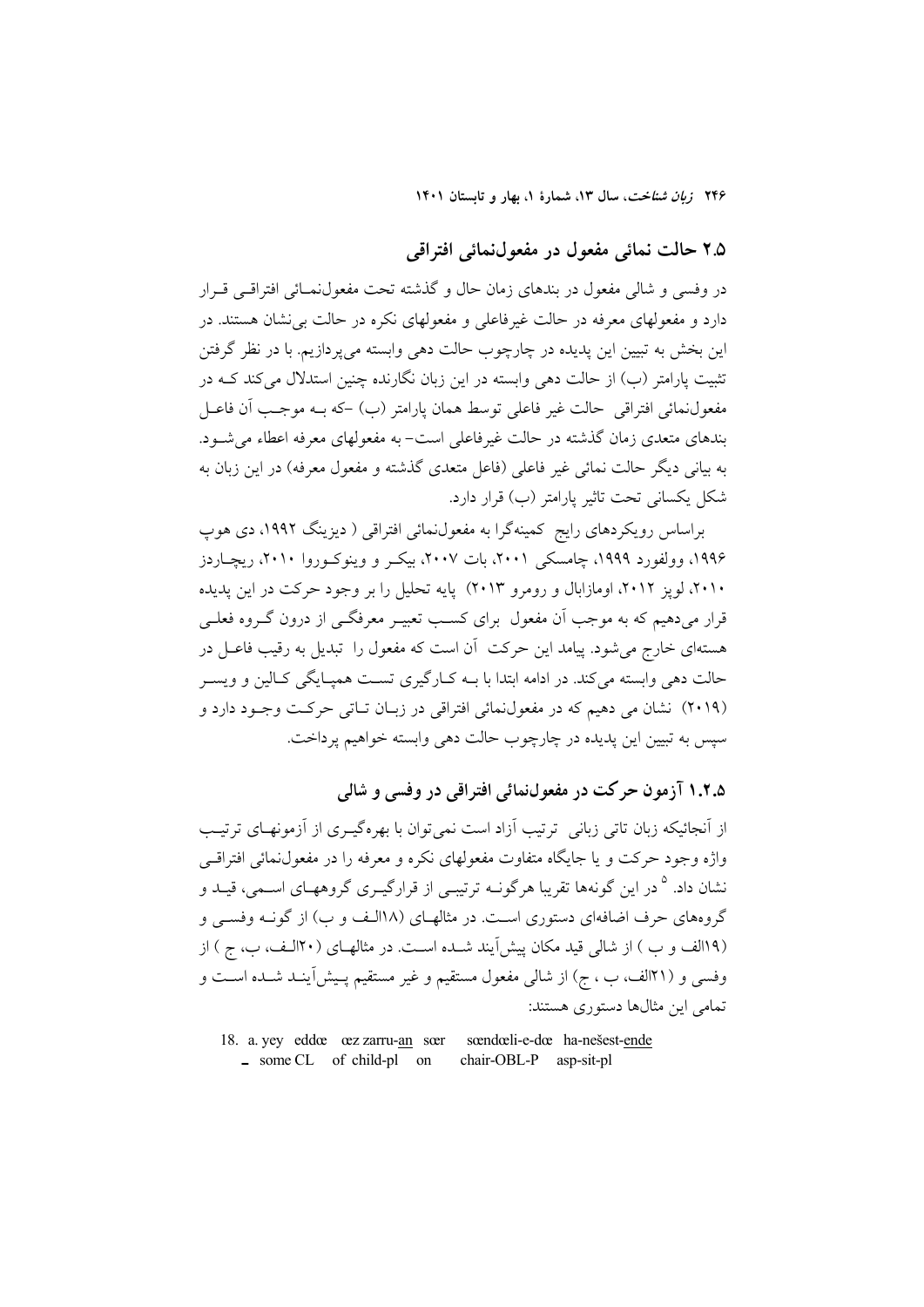- **ـ**' Some of the children are sitting on the chair'
- **ـ b.** sœr sœndœli-e ha-nešest-ende yey eddœ œz zarru-an
- **ـ** on chair-OBL asp-sit-pl some CL of child-pl
- **ـ**' On the chair are sitting some of the children'
- 19. a. čænd zar-e sær sændælin du nest-ændæ
	- *•* some child-pl on chair pp sit-pl
	- **ـ**' Some children sit on the chair'
	- **ـ** b. sær sændælin du nest-ændæ čænd zar-e
	- **ـ** on chair pp sit-pl some child-pl
	- **ـ**' On the chair some children sit'
- 20. a.az ketab oed-om be ali
	- **ـ** I(DIR) book give-1sg to ali
	- **ـ**' I give the book to Ali'
	- **ـ** b.ketab be ali ad-om az
	- **ـ** book to Ali give-1sg I(DIR)
	- **ـ**' The book I give to Ali'
	- **ـ** c.ad-om az ketab be ali
	- **ـ** give-1s I(DIR) book to Ali
	- **-** 'I give the book to Ali'<br>a. az ketab-a Ali
- 21. a. az ketab-ə Ali mid-om
	- **ـ** I(DIR) book-OBL Ali give-1sg
	- **ـ**' I give (the) book to Ali'
	- **ـ** b. ketab-ə Ali mid-om az
	- **ـ** book-OBL Ali give-1sg I(DIR)
	- **ـ**)' The) book I give to Ali'
	- **ـ** c.Ali mid-om az ketab-ə
	- **ـ** Ali give-1sg I(DIR) book-OBL
	- **ـ**' I give (the) book to Ali'

اما كالينز و ويسر (2019) آزموني را بر اساس نظريه جزيره هـا طراحـي كـردهانـد كـه ميتواند وجود يا عدم وجود حركت در مفعولنمائي افتراقـي را نشـان بدهـد. جزيـره هـا ساختهاي نحوي هستند كه خروج سازه از آنها امكان پذير نيست. در اين خصوص آنهـا از محدوديت ساختهاي همپايه راس (1967) استفاده كرده اند كه بر اساس ساخت همپايه يك جزيره است و نميتوان بخشي از يك سازه همپايه را از آن جدا كرد. براي به كارگيري اين آزمون در مفعولنمائي افتراقي كافي است يك مفعول معرفه را (كه معتقديم حركت ميكند) با يك مفعول نكره (كه معتقديم در جاي پايه زايش خود باقي ميماند) همپايه كنيم. اگر اين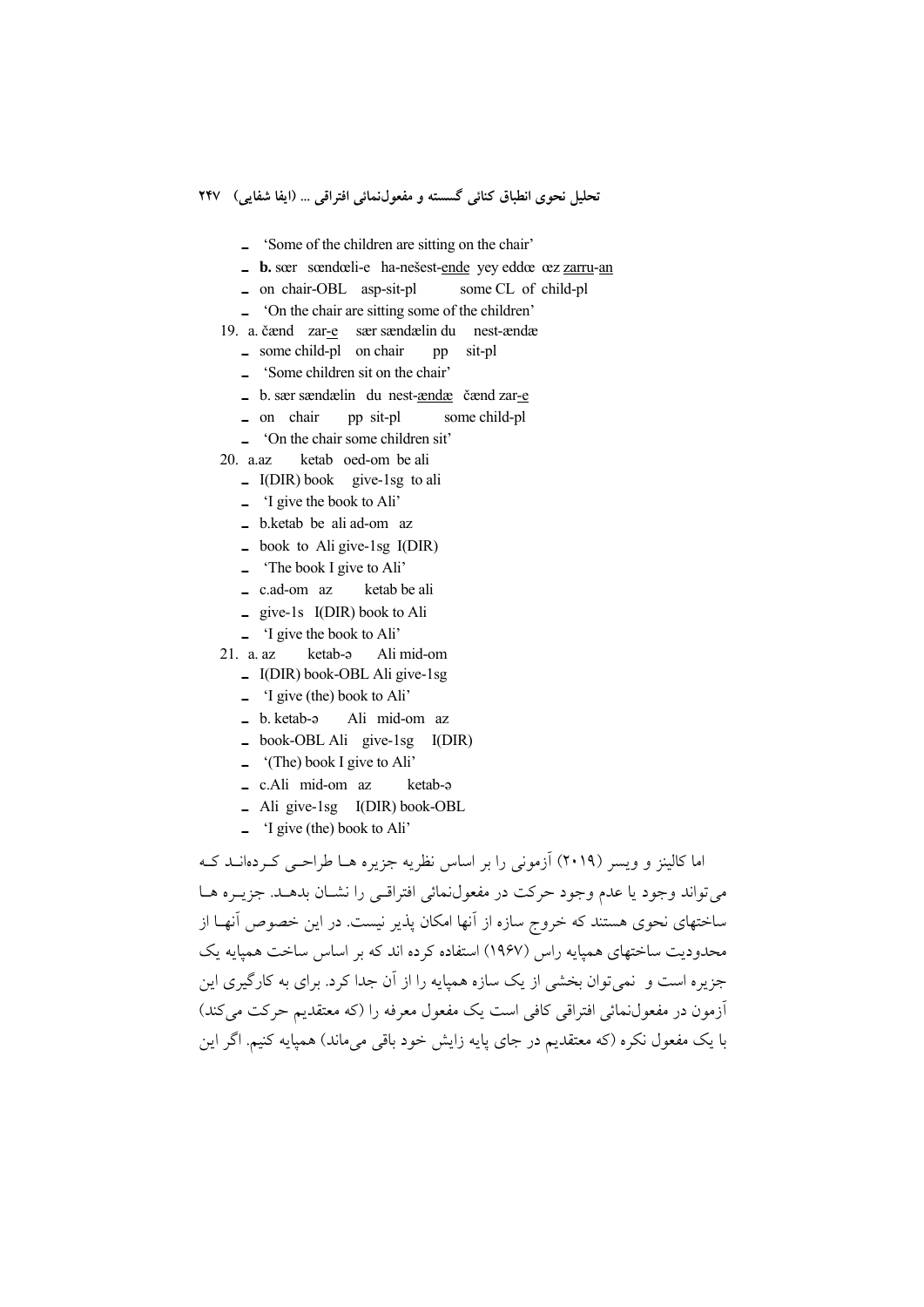همپايگي امكان پذير نباشد و جمله نادستوري شود، نشان دهنده آن اسـت كـه محـدوديت راس نقض شده است: يعني مفعول معرفه از جزيره خارج شده است و اين نشان دهنده آن است كه در مفعولنمائي افتراقي حركـت وجـود دارد. نقـض ايـن محـدوديت بـه شـكل فرمول (22) است:

### 22. **[TP T ... [ DP1 ... [VP V [ &P tDP1 & DP2 ] ] ] ]**

اما اگر چنين همپايگي دستوري باشد نشان مي دهد كه ارتباطي بين مفعولنمائي افتراقي و حركت در آن زبان وجود ندارد. آزمون مذكور براي نشان دادن حركت در مفعولنمـائي افتراقي درگونههاي وفسي و شالي به كار گرفته شده است. در اين راستا يك مفعول معرفـه با يك مفعول نكره همپايه شده است: مثالهاي (23)، (24) از شـالي و ( 25) از وفسـي ايـن همپايگي را نشـان مـيدهـد. نتـايج نشـان مـيدهـد كـه ايـن همپـايگي در هـر دو گونـه امكانپذير نيست و مثالهاي مذكور نادستوري هستند.

23. \*A/ayi čemen yo I mardak mine

- **ـ** He I (OBL) and indf man-DIR sees
- **ـ** He sees me and a man
- 24. \* a/ayi a ketab-I yo I daftar berxind
	- **ـ** he that book-OBL and indf notebook-DIR bought
	- **ـ** he bought that book and a notebook

**ـ**) Tahmasebi 2015: Native speaker)

- 25. \*c.čue-r tœmen-o šilanœœz sœr darirveine
	- **ـ** wood(OBL)-with I(OBL)- and apricot(DIR) from head tree throws
	- $-$  (he) throws me and apricot from the tree with wood
	- **ـ**) Yoosefi: 2015:Native speaker)

همپايه نشدن مفعولهاي نكره و معرفه در تاتي شال و گونه وفسي نشان ميدهد كـه در مفعولنمائي افتراقي در اين گونهها حركت وجود دارد و نتايج ايـن آزمـون فرضـيه وجـود حركت را تقويت ميكند. به اين ترتيب در ادامه با اين فرض كـه مفعولهـاي معرفـه بـراي كسب تعبير معرفگي از جايگاه پايه زايش شده خود حركت ميكنند به تبيين نظام حالت در اين گونهها خواهيم پرداخت.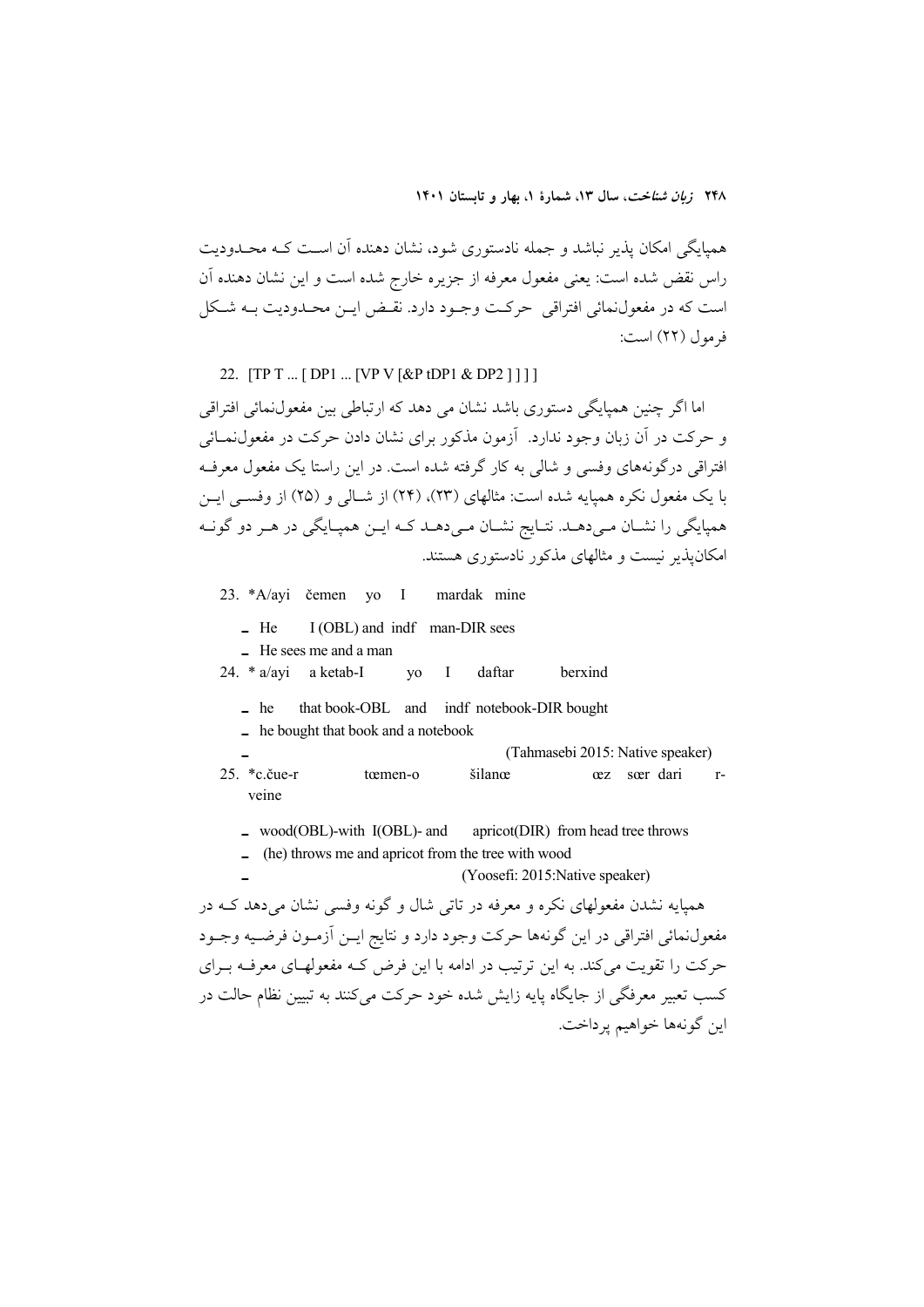**2.2.5 جايگاه فرود مفعول معرفه و زمان حركت در مفعولنمائي افتراقي** 

با در نظر گرفتن حركت در پديده مفعولنمائي افتراقي جايگاه فـرود مفعـول معرفـه و نيـز زمـان حركـت مفعـول از جملـه موضـوعاتي اسـت كـه مـورد بحـث و مناقشـه در بـين زبانشناسان است. تفاوت در اين ديدگاهها در صورت بندي انطبـاق در گونـههـاي مـذكور تاثيرگذار است. در اين بخش پيـرو ديـدگاه چامسـكي ( ،2001 2002) و كـن و پريمينگـر (۲۰۱۴)، حركت مفعول معرفه را نوعي حركت كوتاه <sup>۶</sup> به شمار ميآوريم كه پيش از حركت <sup>7</sup> فاعل به جايگاه مشخصگر گروه زمان (TP- Spec (رخ مي دهد (فرض 7).

جايگاه فـرود مفعـول معرفـه نيـز پيـرو ديـدگاه چامسـكي ،2001 راكووسـكي ،2002 راكوسكي و ريچاردز ،2005 كن و پريمينگر 2014) مشخص گر فوقاني فاعـل در جايگـاه پايه زايش (vP-Spec (است (فرض 8) . طبق ديدگاه اين دست از زبانشناسان در زير جايگاه مشخصگر معنائي گروه فعلي سبك كه جايگاه فاعل است، هيچ سازه ديگري نمـي نشـيند بنابراين مفعول پس از حركت در مشخص گر فوقاني مشخصگر معنائي يعني جايگاه پايـه زايش فاعل، مي نشيند. به اين ترتيب مفعول معرفه بالاي فاعل كه كماكان در جايگاه پايـه زايش قرار دارد قرار ميگيرد.

با توجه به اين فرضيات استدلال نگارنده از اشتقاق در بندهاي متعـدي زمـان حـال و گذشته بدين شرح است: مفعول معرفه از درون گروه فعلي هسته اي (VP (خارج ميشود و در جايگاه مشخصگر فوقاني فاعل در جايگاه پايه زايـش (vP-Spec (مـينشـيند. درچنـين ساختي چون پارامتر (ب) در زبان تثبيت شده است، مفعول از فاعل بي نشان در بند متعدي زمان حال و فاعل غيرفاعلي در زمان گذشته حالـت وابسـته غيرفـاعلي دريافـت مـيكنـد (فرض 9)، نمودار (5 و 6) به ترتيب نحوه اشتقاق در بندهاي متعدي زمان حال و گذشته را نشان مي دهند.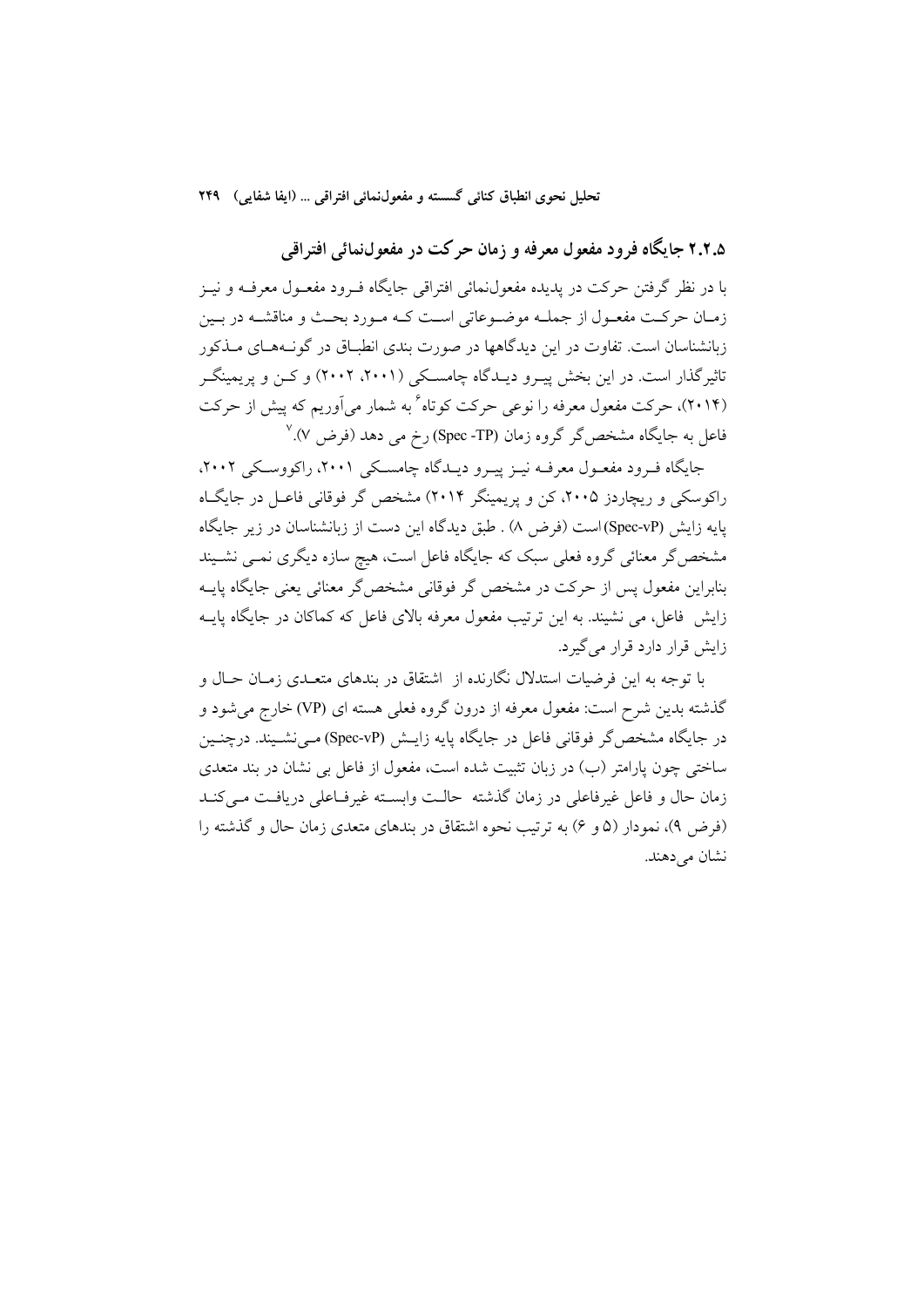

**Figure (6)** 

به اعتقاد مارانتز اسامي كه از پيش حالت داشته باشند نميتوانند به اسم ديگـري حالـت وابسته بدهند و به عنوان مثـال در زبـان ايسـلندي فاعلهـاي كـه در حالـت برايـي هسـتند نميتوانند به مفعول حالت مفعولي وابسته بدهند. اما بيكر (2015:301) اين موضوع را يك امر پارامتري مي داند و نشان مي دهـد كـه در زبـانهـايي ماننـد تاميـل (Tamil) و فاروسـي (Faroese) بـر خـلاف زبـان ايســلندي، فاعـل در حالـت برايـي (Dative case) موجـب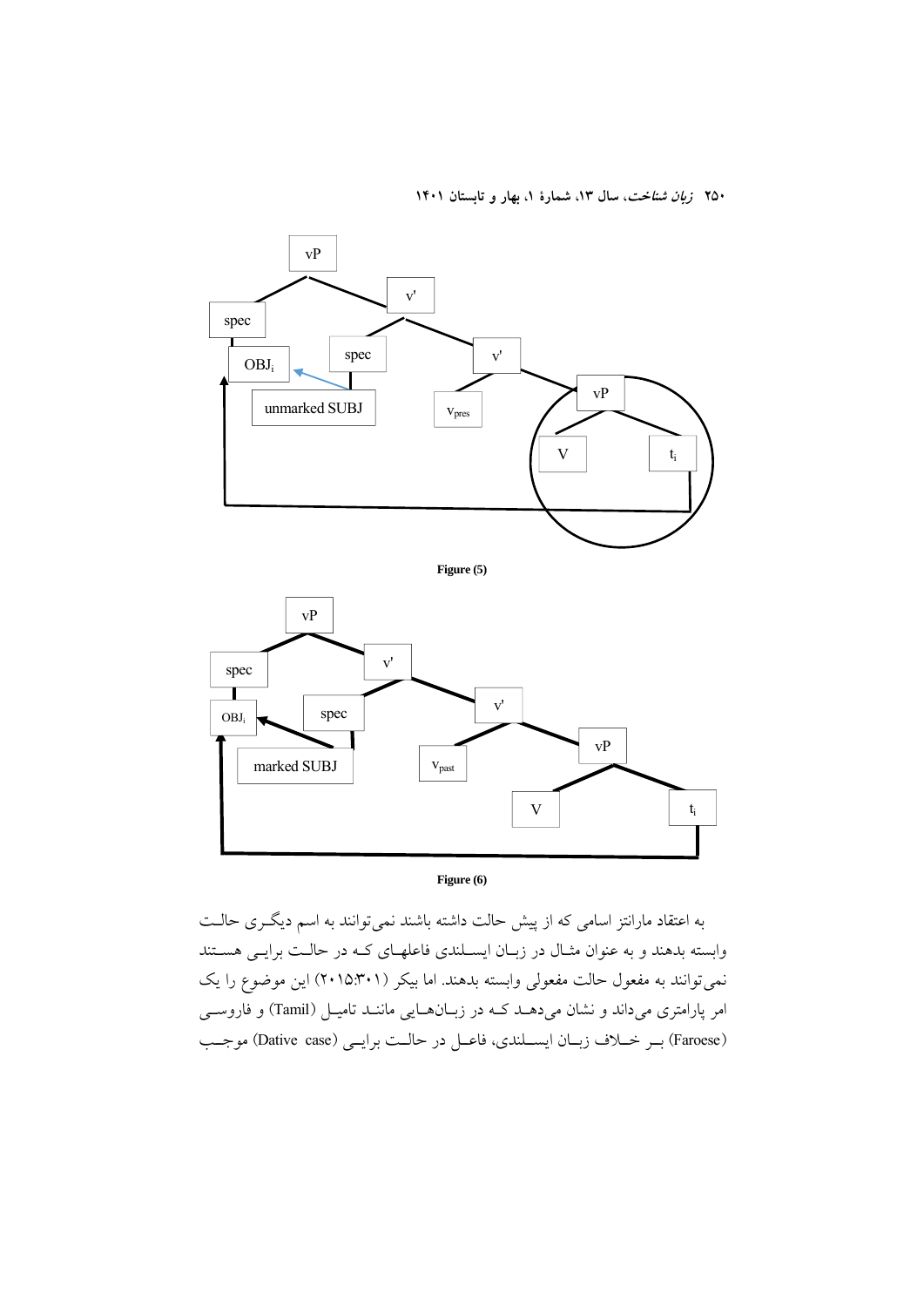برانگيختگي حالت وابسته در مفعول ميشـود.در تحليـل حاضـر همسـو بـا ديـدگاه بيكـر معتقديم كه در گونههاي تاتي نيز فاعل متعدي در زمان گذشته كه در حالت غيرفاعلي است موجب برانگيخته شدن حالت غيرفاعلي در مفعول جابـهجـا شـده مـيشـود (فـرض 10). مفعولهاي نكره در جايگاه پايه زايش يعني درون گروه فعلي هستهاي در هر دو بند متعدي زمان حال و گذشته باقي ميمانند و در حالت بينشان خواهند بود (نمودار7)، زيـرا در بنـد متعدي زمان حال در حيطه بازنمون هستند و اساسا با فاعل تعاملي ندارند اما در بند متعدي زمان گذشته عليرغم اينكه به دليل ضعيف بودن فاز فعل سبك به فاعل دسترسي دارند بـه دليل عدم تثبيت پارامتر (الف) حالت نمائي نميشوند و اين فقط فاعل است كه تحت تاثير پارمتر (ب) از مفعول حالت غيرفاعلي دريافت ميكند. <sup>^</sup>



با در نظر گرفتن مفروضات فوق در خصوص جايگاه فرود مفعول و زمـان حركـت آن در مفعولنمائي افتراقي، ملاحظه ميشود كه حركت مفعول معرفه بافت مساعدي را بـراي تعامل حالت دهي وابسته در مفعول ايجاد ميكند، به گونهاي كه حالـت غيرفـاعلي توسـط همان پارامتري كه حالت غيرفاعلي فاعل را در بندهاي متعدي زمان گذشته رقم ميزند بـه مفعولهاي معرفه اعطا ميشود. در همين راستا همساني حالـت كنـائي و مفعـولي در ايـن گونهها تبيين ميشود. در اين خصوص استدلال نگارنده بر آن اسـت كـه حالـت كنـائي و حالت مفعولي در نحو اين گونههـا مشـابه هسـتند و تحـت يـك سـاز و كـار واحـد كـه پارامتر (ب) از حالت دهي وابسته است به گروههاي اسمي فاعل و مفعول اعطاء ميشوند.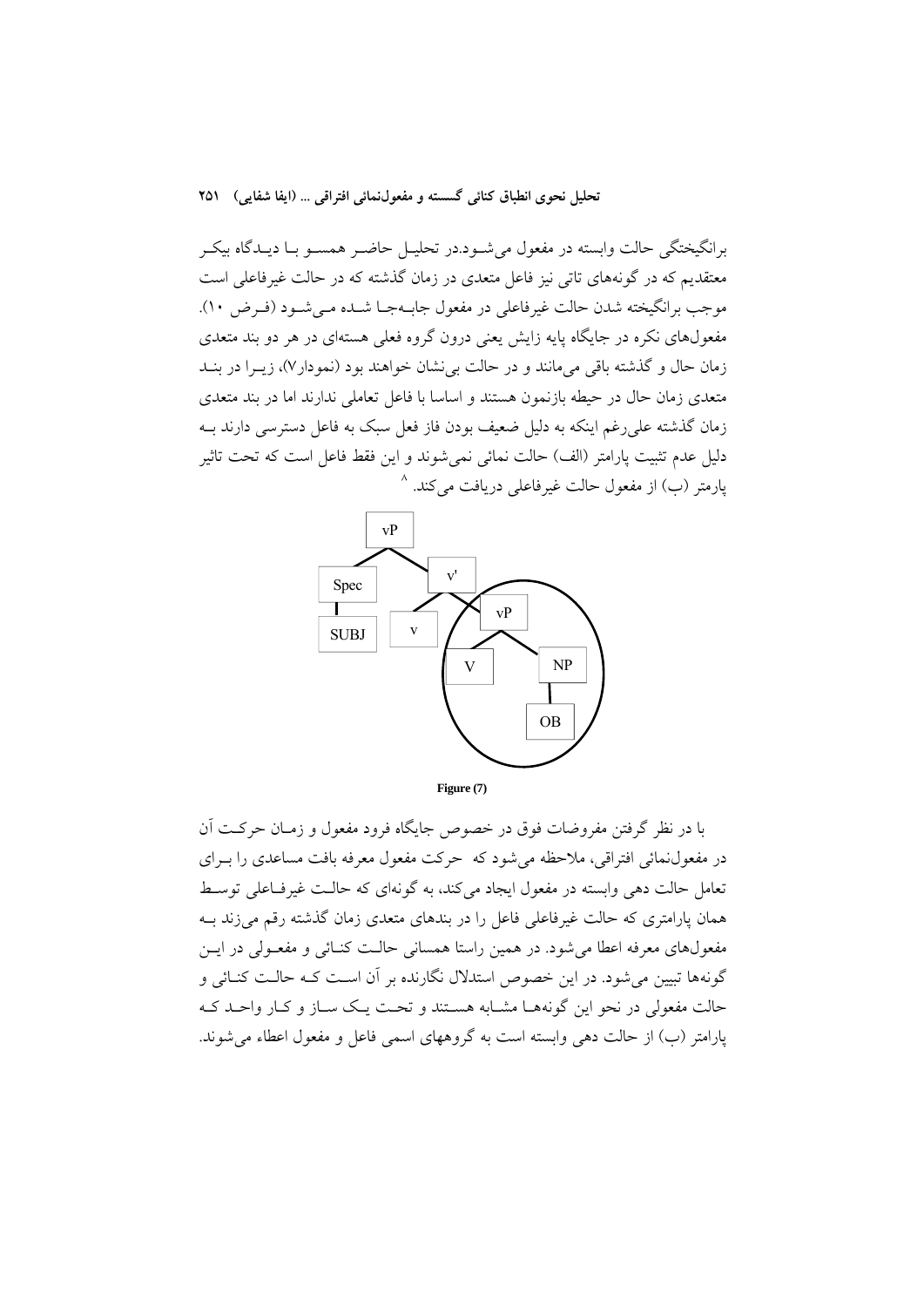اين در حالي است كه در زباني ماننـد نزپرسـي كـه زبـاني سـه بخشـي اسـت و همچنـين زبان هندي، حالت كنائي از حالت مفعولي از نظر ساختواژي متمايز است و بنا به اسـتدلال بيكر (2015) علت آن تثبيت هر دو پارامتر (الـف) (يـا رو بـه پـايين) و پـارامتر(ب) (يـا روبه بالا) در اين زبان است. به بياني ديگر در ايـن زبـانهـا اعطـاي حالـت كنـائي تحـت سازوكاري متمـايز از حالـت مفعـولي اسـت و بـه همـين جهـت ايـن دو حالـت از نظـر ساختواژي نيز متمايز هستند اما در گونههاي تاتي يك سازوكار نحوي هـر دو حالـت را اعطاء ميكند و بنابراين حالت كنائي و حالت مفعولي هم آوا هستند.

# **.6 نتيجهگيري**

در مقاله حاضر تحليلي نحوي از نظام حالت و مطابقه در گونههاي تاتي شال و وفسي ارائه شده است كه در آن به مباحث زير پرداخته شده است. نخست منبع حالت دهي غير فاعليِ فاعل در بندهاي متعدي زمان گذشته و نيز منبع حالت دهي غيرفاعلي در مفعولهاي معرفـه تحت پارامتر (ب) از حالت دهي وابسته صورت بندي شد. سپس علـت همسـاني حالـت كنائي و مفعولي عملكرد يك پارامتر مشابه يعني پارامتر (ب) در حالت نمائي فاعل متعـدي زمان گذشته و مفعولهاي معرفه دانسته شد و در نهايـت منبـع حالـت بـي نشـان فاعـل در بندهاي لازم و متعدي زمان حال و مفعولهاي نكره، حالـت بـي نشـان از سلسـله مراتـب حالتدهي مارانتز (1992) در نظر گرفته شده است.

### **پينوشتها**

- .1 اگر در زباني كه نظام حالت كنائي دارد، در بندهاي لازم نيز فاعل در حالت كنـائي ديـده شـود، گفته می شودكه آن زبان <sup>ف</sup>انطباق معلوم (active alignment) دارد (هیگ ۲۰۰۸: ۷).
- .2 'نظريه فازها'دركمينهگرائي به اين ديدگاه چامسكي باز ميگردد كه ساخت نحوي طي مراحـل فازبندي شدهاي تشكيل ميگردد. فاز ها شامل گروه متمم نما (CP (و گروه فعلي سبك (متعدي) (vP (ميباشند. در پايان هر فاز، آن بخشي از ساخت نحوي كه تشكيل شدهاست به بخش آوائي و بخش معنائي منتقل ميشود، در نتيجـه از آن زمـان بـه بعـد آن سـاخت نحـوي بـراي ديگـر فرآيندهاي نحـوي در دسـترس نخواهـد بـود، بـه عبـارتي فرآينـدهاي نحـوي بـر آن سـاخت اعمال نمي شوند (ردفورد ٢٠٠۴: ٣٨١). به كارگيري نظريه فازها و مفاهيم و اصل هاي مرتبط بـا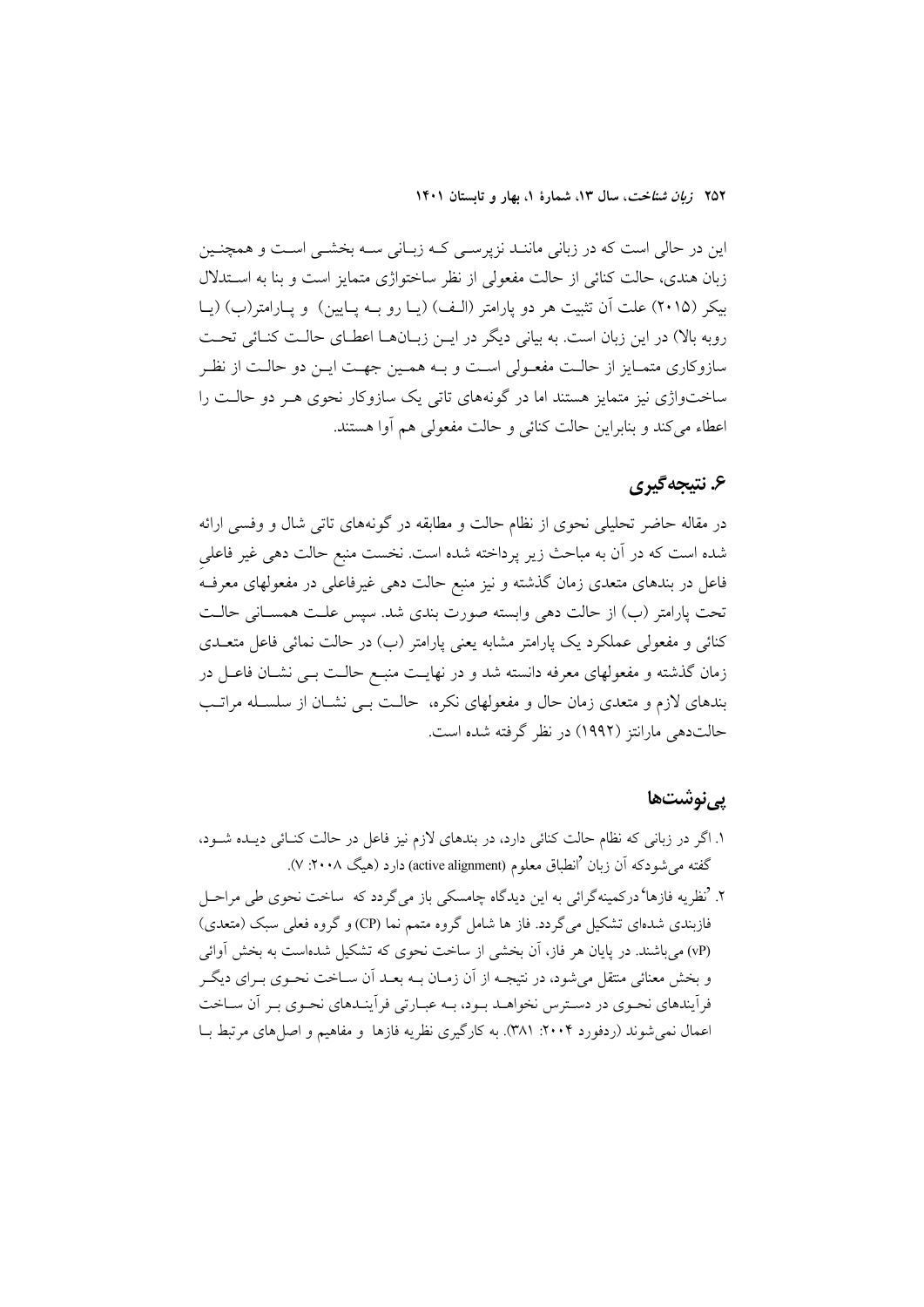آن در آخرين صورتبندي نظام حالت/مطابقه يعني فرآيند تطابق خودنمائي ميكنـد و بـه طـور مشخص با شرط نفوذ ناپذيري فاز در ارتباط ميباشد.

- .3 منظور از رقيب مفعول است.
- .4 از ديد ببالايك مطابقه با فاعل با حالت نشاندار يا بي نشان يك پارامتر اسـت و در زبـاني ماننـد نپالي فعل با فاعل در حالت نشاندار مطابقه ميكند.
- .5 بيكر (2015:125) در زبان ساحا كه در آن مفعولنمائي افتراقي ديده ميشود و به لحاظ ترتيـب سازه، زباني ترتيب ثابت ميباشد، از جايگاه مفعـول نسـبت بـه قيـد بـراي نشـان دادن ايـنكـه مفعولهاي نكره در درون گروه فعلـي و مفعولهـاي معرفـه در خـارج از آن قـرار دارنـد، بهـره جسته است.

.6 اين نوع حركت را نخستين بار جانسون ( 1991 ) مطرح كرده است.

- .7 طي يك مكالمه شخصي با مارك بيكر ايشان معتقد هستند كه اكثر زبانشناساني كـه بـر حركـت چرخه اي (Cyclicity (پايبند هستند، حركت مفعول معرفه را پيش از حركـت فاعـل بـه جايگـاه اشتقاقي در نظر مي گيرند. كن و پريمينگر (2014:21) معتقد هستند كه در زبـان سـاحا مفعـول معرفه يك حركت كوتاه ميكند و پيش از حركت فاعل به جايگـاه اشـتقاقي (TP-Spec (از درون گروه فعلي هسته اي خارج ميشود.
- .8 قمشي و كريمي (1977) معتقد هستند كه مفعولهاي معرفه افزوده به گروه فعلي پوستهاي هستند. تحليل افزودگي نيز در انگاره تحليل حاضر قابل اعمال است زيرا در اين بافت نيز مفعول معرفه بالاي فاعل قرار دارد و تحت پارامتر (ب) از آن حالت غيرفاعلي دريافت ميكند.

### **كتابنامه**

دبيرمقدم، م. (١٣٩٢). ردهشناسي *زبانهاي* ايراني، ســازمان مطالعــه و تــدوين كتـب علــوم انســاني دانشگاهها (سمت). شفائي و دبيرمقدم (1398). تحليل نحـوي حالـت دهـي كنـائي در منتخبـي از زبـانهـاي ايرانـي: رويكردي كمينه گرا: مجله زبان پژوهي دانشگاه الزهرا، دوره ،11 شماره 31 (ص 108-77) كريمي دوستان، غ، و نقش بندي،ز. (1390). ساخت كنائي در گويش اورامي، مجله پژوهشهـاي زبان و ادبيات تطبيقي، دوره دوم، شماره ،6 44-19 كريمي. (1391). تحليل نحوي ساخت كنائي بر پايه شواهدي از زبان كردي، مجلـه زبـان پژوهـي، سال چهارم، شماره ۷، ۱۷۷–۲۰۹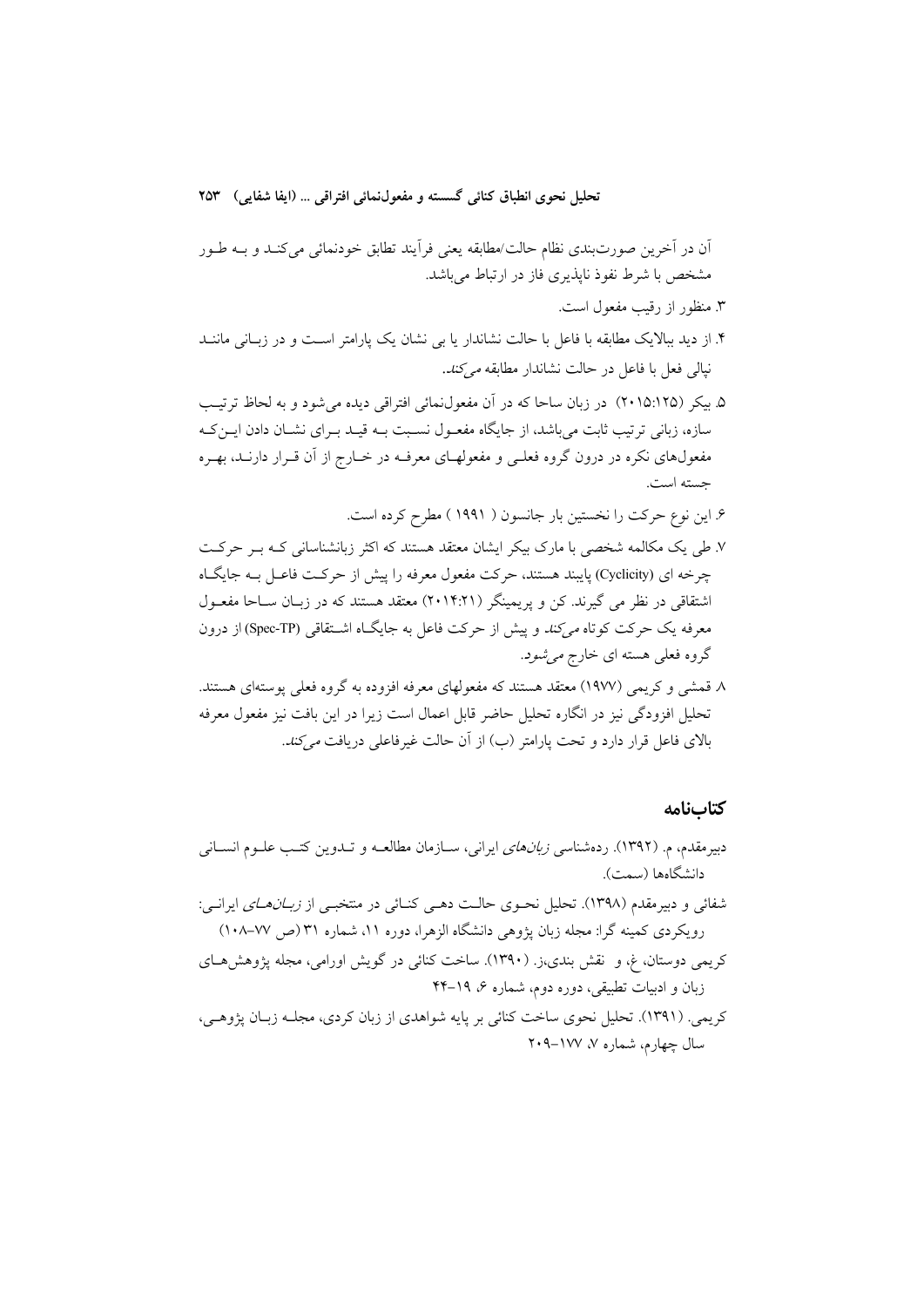ميردهقان، م و يوسفي، س (1391). حالت و حالت نمائي در وفسي. زبانشناخت، پژوهشگاه علـوم انساني و مطالعات فرهنگي،سال سوم، بهار و تابستان ،1391 شماره ،1 10-85

- Aldridge,E. (2004). *Ergativity and Word Order in Austronesian Languages*. Doctoral dissertation, Cornell University, Ithaca.
- Aldridge,E. (2008). Generative approaches to ergativity. Language and Linguistics Compass: Syntax and Morphology 2.5:966-995.
- Aldridge,E. (2012). 'Antipassive and Ergativity in Tagalog', *Lingua* 122: 192—203.
- Anand,P & Nevins,A. (2006). 'The Locus of Ergative Case Assignment: Evidence from Scope', in Alana Johns, Diane Massam, and Juvena Ndayiragije (eds), *Ergativity: Emerging issues*. Dordrecht: Springer. 3—25.
- Baker, M & Vinokurova,N. (2010). Two Modalities of Case Assignment: Case in Sakha. *Natural Language and Linguistic Theory* 28:593-642 (Revised version, as of January 2009)
- Baker,M & Atlamaz,Ü. (2014a). On the Relationship of Case and Agreement in Split Ergative Kurmanji and Beyond. Manuscript, Rutgers University, July 2014.
- Baker,M. (2008). *The syntax of agreement and concord*. Cambridge: Cambridge University Press.
- Baker,M. (2015). *Case: its Principles and its Parameters*. Cambridge University Press.
- Baker,M. (2017) and Jonathan Bobaljik. On the inherent and dependent theories of ergative case. In J.coon, D. Massam, and L. Travis (eds). The oxford Handbook of Ergativity, 759- 781. New York. Oxford University Press.
- Belletti, A., & Rizzi, L. (1988). Psych-verbs and θ-theory. *Natural Language & Linguistic Theory*, *6*(3), 291-352.
- Bittner,M & Hale,K. (1996). ERGATIVITY: TOWARDS A THEORY OF A HETEROGENEOUS CLASS**.** *Linguistic Inquiry* **27**:531–604.
- Bong,G. (1985). *Empirische Universalienforschung. Differentielle Objektmarkierung in den neuiranischen Sprachen*. Tübingen: Narr. – Cited on p. 2, 13, 96, 152, 153,158, 167, 168, 177, 179, 189.
- Chomsky,N. (2000). Minimalist Inquiries: The Framework. In H. Lasnik, R. A. Martin, D. Michaels, & J. Uriagereka, *Step by Step: Essays on Minimalist Syntax in Honor of Howard Lasnik* (pp. 89-155). Cambridge, Mass: MIT Press.
- Chomsky,N. (2001). Derivation by Phase. In M. Kenstowicz, *Ken Hale: A Life in Language*  (pp. 1-54). Cambridge, Mass: MIT Press.
- Coon,J & Preminger,O. (2014). Split ergativity is not about ergativity. *The Oxford Handbook of Ergativity*. New York: Oxford University Press.

Diesing,M. (1992). *Indefinites*. Cambridge, Mass.: MIT Press.

Dorleijn,M. (1996). *The decay of ergativity in Kurmanci.* Tilburg: Tilburg University Press.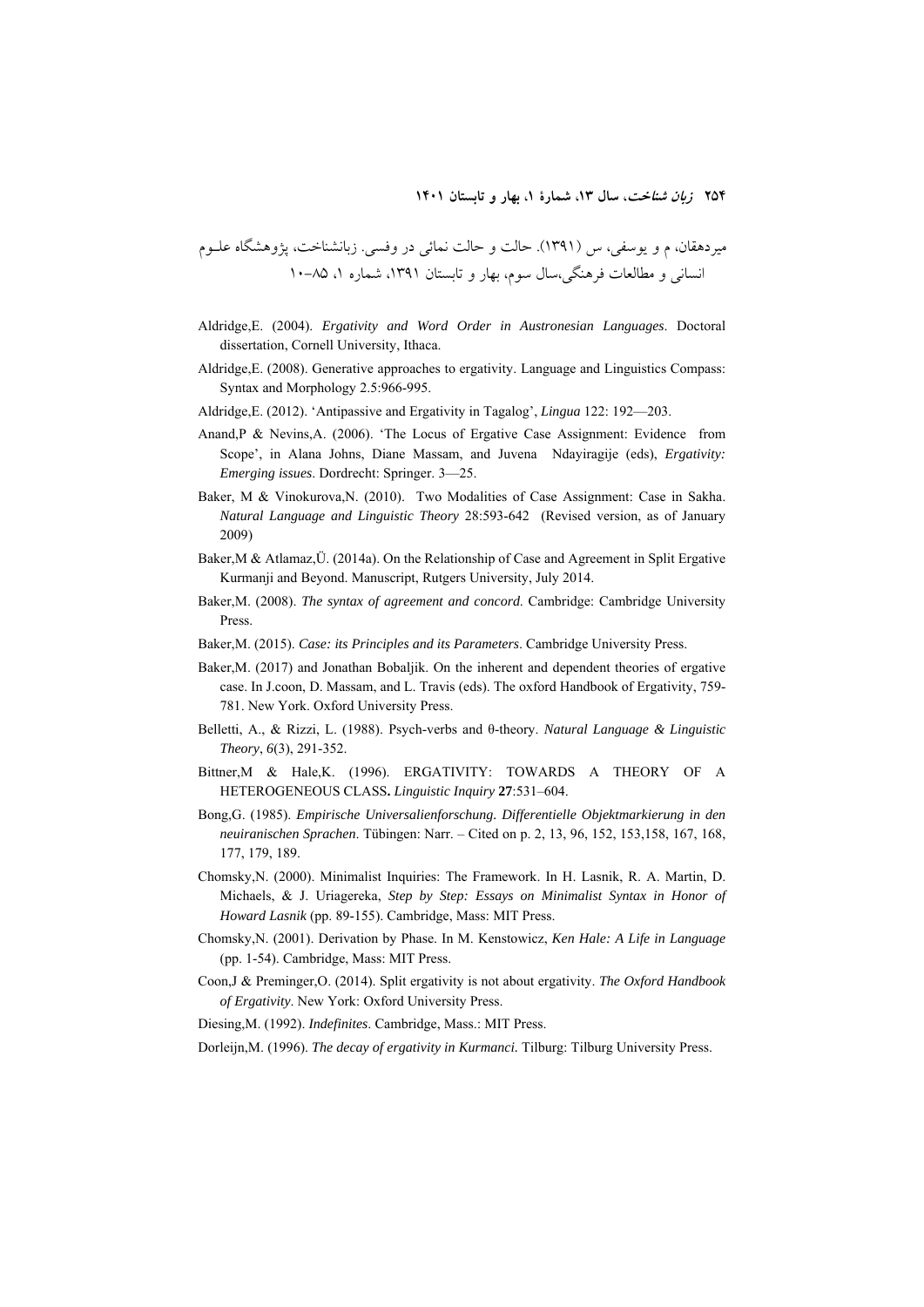- Haig,G. (2002). Complex predicates in Kurdish: Argument sharing, incorporation, or what? *Sprachtypologie und Universalienforschung / Language typology and universals* 55:15– 48. –Cited on p. 11, 12, 239, 286.
- Haig,G. (2008). *Alignment change in Iranian languages: a construction grammar approach*  (Vol. 37). Walter de Gruyter.
- Karimi, Y. (2010). Unaccusative transitives and the Person-Case Constraint effects in Kurdish. *Lingua*, *120*(3), 693-716.
- Karimi, Y. (2013). Extending defective intervention effects. *The Linguistic Review*, *30*(1), 51- 78.
- Laka,I. (2006). Deriving split ergativity in the progressive: The case of Basque. In *Ergativity: Emerging issues*, eds. Alana Johns, Diane Massam and Juvenal Ndayiragije, 173-196. Dordrecht: Springer.
- Legate, J. (2008) Morphological and abstract case. *Linguistic Inquiry* 39:55-101.
- Legate,J. (2006). Split absolutive. In *Ergativity: emerging issues*, ed. Alana Johns, Diane Massam, and Juvenal Ndayiragije, 143-171. Dordrecht. Springer.
- Legate,J. (2012). 'Types of Ergativity', *Lingua* 122. 181—191
- Marantz,A. (1991). Case and Licensing. In G. F. Westphal, B. Ao, & H.-R. Chao (Ed.), *ESCOL '91: Proceedings of the Eighth Eastern States Conference on Linguistics* (pp. 234- 253). Baltımore: Ohio State University, University of Maryland.
- Massam,D. (2006). 'Neither absolutive nor ergative is nominative or accusative', in Alana Johns, Diane Massam, and Juvenal Ndayiragije (eds), *Ergativity: Emerging Issues*. Dordrecht: Springer, 27-46.
- Nash,L. (1996). The internal ergative subject hypothesis. Paper presented at Proceeding of NELS 26, Harvard University and MIT.
- Nash,L. (2015). On the structural source of split ergativity and ergative case in Georgian.In *Oxford handbook of ergativity*, eds. Jessica Coon, Diane Massam & Lisa Travis, Oxford University Press.
- Shafai, I., Dabirmoghaddam, M. (2019). A Syntactic Analysis of Ergative Case Marking in some Iranian Languages: A minimalist View. ZABANPAZHUHI (Journal of Language Research), 11(31), 77-108. doi: 10.22051/jlr.2018.17217.1415
- Stilo,D. (1981). The Tati language group in the sociolinguistic context of Northwestern Iran.*Iranian Studies* XIV:137–187. – Cited on p. 160
- Ura,H. (2006). A parametric syntax of aspectually conditioned split-ergativity. In *Ergativity: emerging issues*, eds. Alana Johns, Diane Massam Juvenal Ndayiragije,111–141. Dordrecht: Springer.
- Woolford, E. (1997). Four-way case systems: Ergative, nominative, objective and accusative. *Natural Language and Linguistic Theory* 15:181-227.
- Woolford,E. (2006). Lexical Case, Inherent Case, and Argument Structure. *Linguistic Inquiry, 37* (1), 111-130.